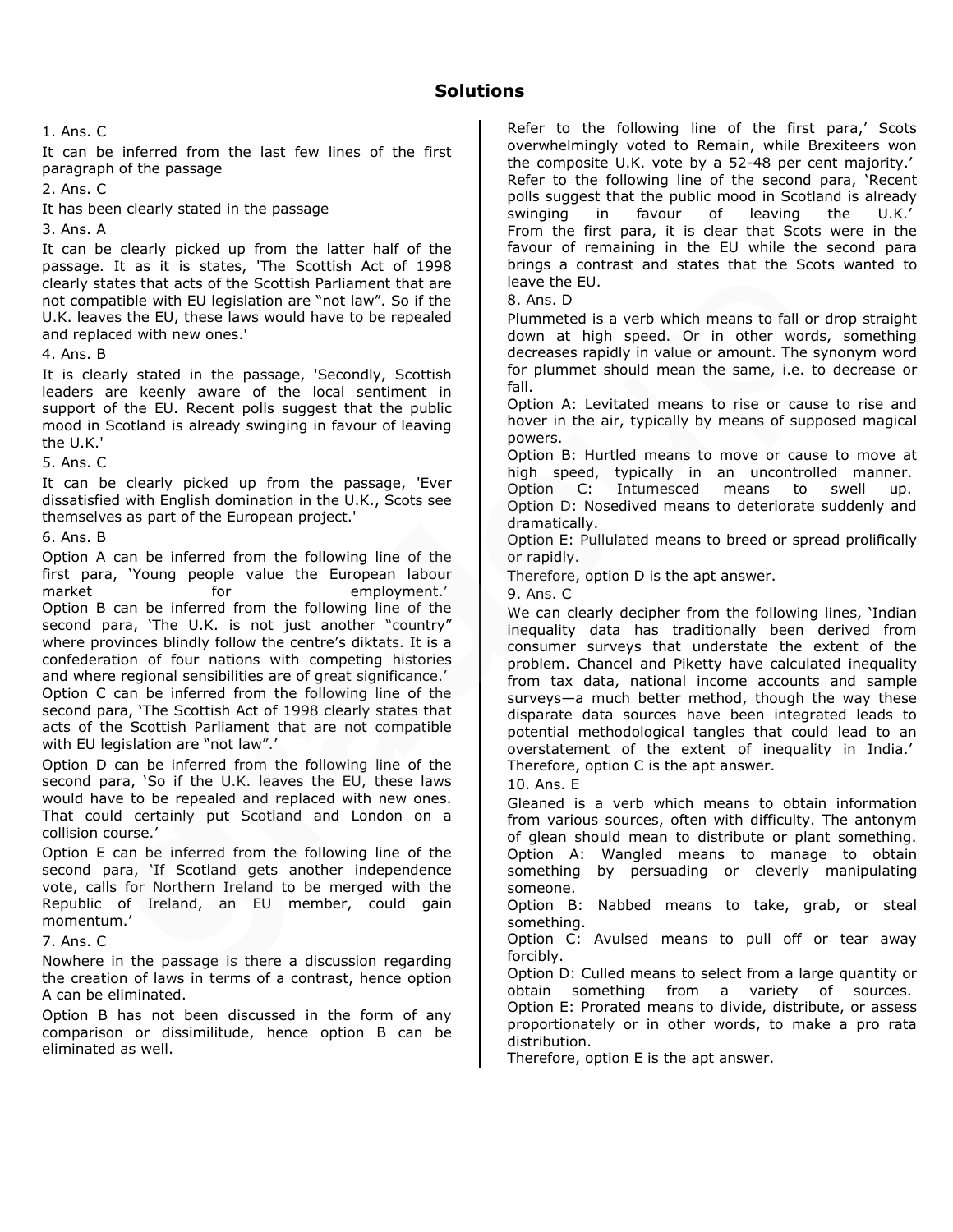I and II: We can clearly decipher from the following lines, 'The two economists show that income inequality has been rising steadily since Rajiv Gandhi became prime minister. This is not a unique finding. The most obvious conclusion to be drawn is that economic reforms have relatively benefited a tiny group at the top of the Indian income pyramid, though absolute incomes have gone up across deciles since 1980 while the poverty ratio has plummeted. However, the uneven distribution of higher growth needs more public attention.'

III: Instead of 'relative incomes', it should be 'absolute incomes.' Therefore, option B is the apt answer.

12. Ans. D

We can clearly decipher from the following lines, 'There are two important lessons to be gleaned from a careful reading of the data that has been released. First, the increase in income inequality coincides with the sharp rise in Indian economic growth after 1980……..This point to the famous hypothesis put forth by Simon Kuznets that inequality tends to rise during periods of rapid growth thanks to the uneven pace at which people move from low productivity to high productivity activities.' Therefore, option D is the apt answer.

13. Ans. E

I, II and IV: It can be clearly deciphered from the following lines, 'There are two major political economy lessons that flow from these trends. First, that a sustainable attack on mass poverty should be focused on job creation in the modern sectors of the economy rather than redistribution through fiscal spending that is eventually destabilizing. Second, widening income inequality weakens public support for liberal economic reforms. It is also apt to once again underline the historical fact that no country has been able to win the battle against mass poverty without rapid economic growth.'

III: It is clearly stated in the following line, '. This point to the famous hypothesis put forth by Simon Kuznets that inequality tends to rise during periods of rapid growth thanks to the uneven pace at which people move from low productivity to high productivity activities. The correlation between economic growth and income inequality since 1965 needs to be worked out in a statistically rigorous manner.'

Therefore, all options are correct.

14. Ans. B

It can be clearly deciphered from the following lines, 'Second, income inequality is not just about the share of national income going to the top 1%. There are deeper distributional issues. A comparison with China tells us a lot. Chancel and Piketty show that the share of national income captured by the bottom half in both India and China after 1980 has been broadly similar. The big difference between the two countries is in the fact that the middle 40% in India got 23% of the increase in national income since 1980 while the same group in China got 43%—a massive gap of 20 percentage points.

This difference of 20 percentage points was largely captured by the top 1% in India.'

Therefore, option B is the apt answer.

15. Ans. C

Option A: It is clearly stated in following lines, 'Chancel and Piketty have calculated inequality from tax data, national income accounts and sample surveys—a much better method, though the way these disparate data sources have been integrated leads to potential methodological tangles that could lead to an overstatement of the extent of inequality in India.' Option B: We can clearly decipher from the following lines, 'This new paper believes the answer to this paradox lies in the failure of labour-intensive manufacturing in India compared to its massive success in China. The latter could absorb millions of people who left farming because of the rapid expansion of large enterprises, as was the case in most other successful structural transformations in Asia. India has failed on this front.' Option C: Read this, 'This new paper believes the answer to this paradox lies in the failure of labour-intensive manufacturing in India compared to its massive success in China.' You will realise that it is about India and China Income inequality data not about only India. Option D: It is clearly stated in the following line, 'In a new paper written in collaboration with Lucas Chancel, the French economist has shown that income inequality in India is now at its highest level since the income tax was first levied in 1922.'

Option E: We can decipher it from the following lines, 'In a new paper written in collaboration with Lucas Chancel, the French economist has shown that income inequality in India is now at its highest level since the income tax was first levied in 1922………………………….. The big difference between the two countries is in the fact that the middle 40% in India got 23% of the increase in national income since 1980 while the same group in China got 43%—a massive gap of 20 percentage points. This difference of 20 percentage points was largely captured by the top 1% in India.' Therefore, option C is untrue according to the passage.

16. Ans. C

The adjective 'subject to' means "likely or prone to be affected by a particular condition". In this case it is the highest 28 percent rate. 'Grow' means to increase in quantity or quality. It is used to show increase in the pressure. 'Burden' is a heavy load. In this case it is caused by the new tax on business in India.

# 17. Ans. D

'Final' is something that comes at the end. It is used in context of an agreement which is the last or latest. 'Among' means 'being a member or members of a larger set'. In this case the larger set is the TPP. 'Issues' are important topics or problems. In the sentence, the problems are involving Mexico and Vietnam.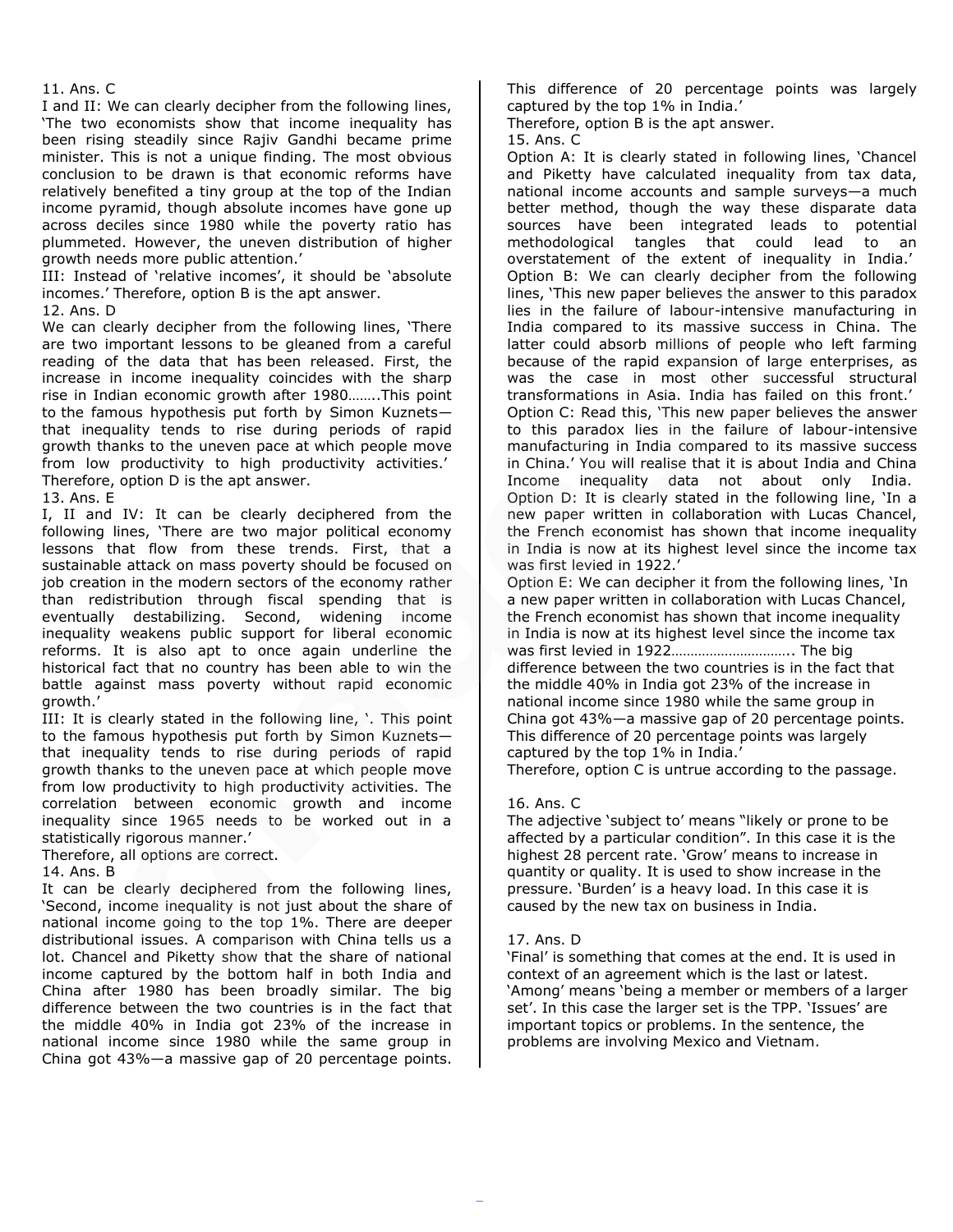#### 18. Ans. B

'Topped' means to surpass or outdo a previous achievement. In this case sale exceeded well over 10 billion yuan. The discounts were available on the e commerce website, through which the products are sold online, by means of the internet. 'Become' means 'grow to be'. In this case online sale has become the biggest of its kind.

#### 19. Ans. A

'Warn' means to give someone cautionary advice about their actions or conduct. In the above sentence, the US Secretary of State cautioned other countries. 'Larger' means 'of considerable or relatively great size'. 'Back' means to give moral, material or financial support to someone. The correct answer is option A.

#### 20. Ans. C

'Remain' means to continue to possess a particular quality or fulfil a particular role. In this case the demand of gold was same as it was before. 'Kept' means to have or retain possession of something. In the above sentence, buyers were retained on the side-line and did not buy much gold. The correct answer is option C.

#### 21. Ans. D

Statements A and B are about 'toxic and unregulated pesticides that are killing farmers and laborers.' Statement C shows the state and central government's take on this. Statement E is the reason behind this. As we can decipher that statements A, B, C and E are general statements stating how pesticides are creating an immense developmental backlog and an acute agrarian crisis and not about any particular pesticide on some particular plant, whereas statement D focuses on cotton pests (cotton crops).

Therefore, option D is the apt answer.

#### 22. Ans. E

The question focuses on the scenario of land acquisition in Bihar. Statement A introduces the problem. Statement B provides the reason. Statement C gives the process used to acquire land in Bihar. Statement D sums up the scenario. Statement E is very general and does not connect with the rest of the statements. Therefore, option E is the apt answer.

#### 23. Ans. E

Statement A introduces the idea behind the action. Statement B explains the action. Statements C and D support the idea and state the positive side. Statement E states the loophole regarding the action. As we can decipher from all the statements that the very first statement introduces the main idea that is "government's poverty alleviation strategy" and statements B, C and D are in support of it, it is only statement E which is in contrast to the idea.

Therefore, option E is the apt answer.

#### 24. Ans. E

Statement A introduces the protagonist of the passage, Sakti Burman. Statement B states the uniqueness of his work. Statement C states the characteristics of his work. Statement D shows his influence. Note that the focus in this statement is more on Sakti Burman than Hoskote. Statement E shows Hoskote and Burman's friendship and collaboration. We need an introduction of Hoskote and the book to add this statement to the rest of the passage. In this statement, the attention/focus is divided equally between the two.

Therefore, option E is the apt answer.

#### 25. Ans. D

Statement A introduces the theme of the passage, "Missing labour force in India", which is in relation to decline in labour participation of women. Statement B prepares us for the reasons and further explains the theme. Statements C and E state the reasons. Statement D is not a reason for the decline rather it is linking this issue to another issue of feminising the forms of labour. Therefore, option D is the apt answer.

#### 26. Ans. C

Statement A-'I am confident that along with the growth of' at expresses position, time or value while along with means in addition to Statement B- '…avoid using…' Avoid is not followed by from Statement D- 'the society will be put to difficulties' will expresses assertion would expresses willingness Statement E- 'Large mounds of rubbish' use of hills is incorrect over here. Only statement C is grammatically correct. C is the correct answer

#### 27. Ans. A

Statement B-'A more dangerous animal' Since two things are being compared, the comparative degree must be used. Statement C- 'Taken into consideration' the preposition 'into' not for should be used here. Statement D- 'The rain was so continuous that' continual means occurring frequently, continuous means without interruption. Here the implied meaning is continuous not continual. Statement E- 'accumulation of useless knowledge' with denotes an instrument with which an action is done. The correct preposition here is of. Only statement A is grammatically correct.

#### 28. Ans. D

Statement A-The possessive pronoun their and not the objective form them is correct here. Statement B- 'I had kept' should be used. Statement C-The subject is number which is singular not applicants hence the singular verb is should be used. Statement E- 'was buried quietly' is the correct usage of words. Only statement D is grammatically correct.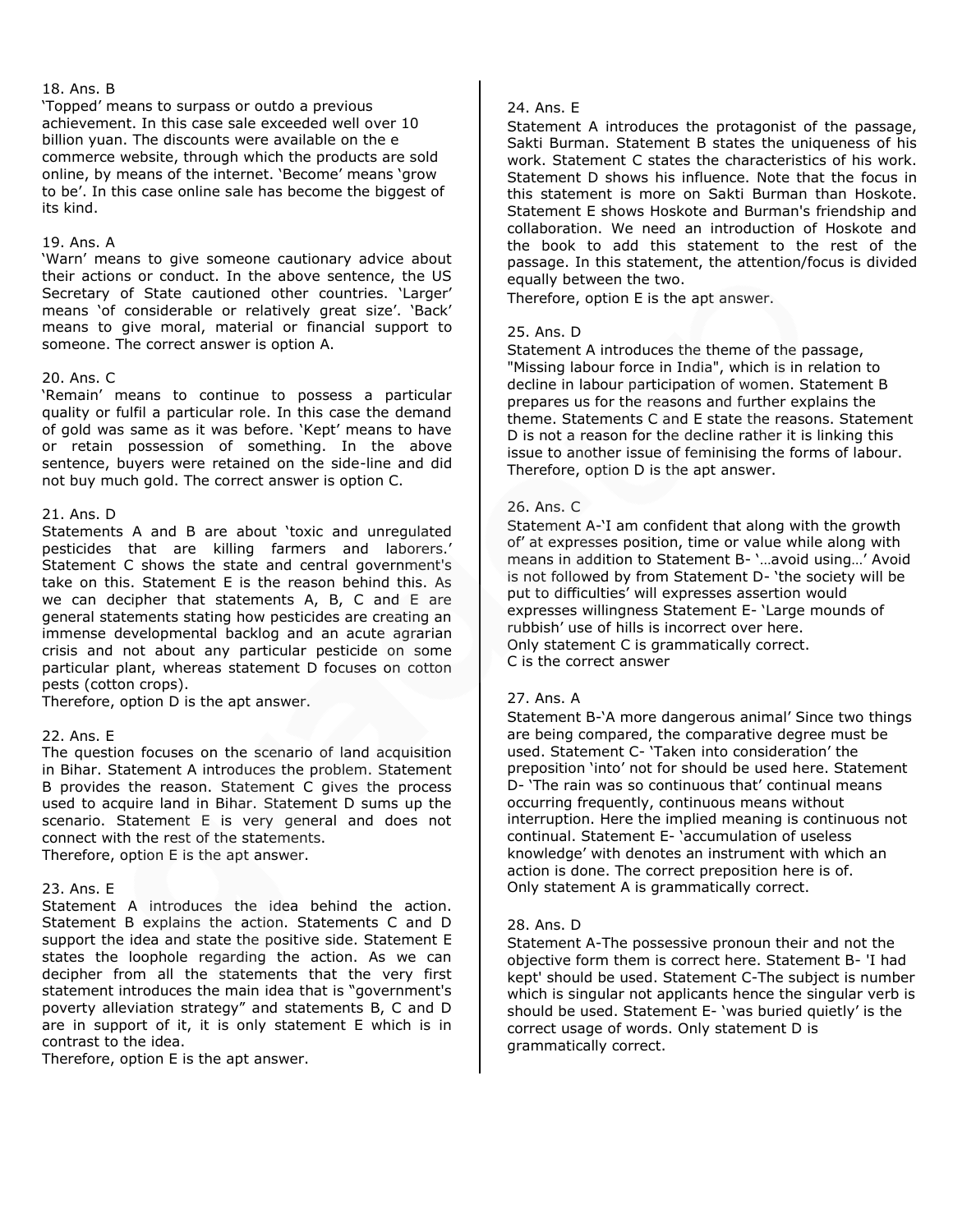## 29. Ans. E

Statement A- The student about whom. The preposition about means concerning whom Statement B- No sooner is followed by than not when. Correlative conjunctions. Statement C-With the members of his family Statement D- Preferable to, more is redundant. Only statement E is grammatically correct.

E is the correct answer

#### 30. Ans. B

Every statement except B talks about Cardiac Myopathy. Option B talks about some operational technique. Hence the answer is B.

#### 31. Ans. D

All the statements, except 'D' are about empowering students. D is the only statement which talks about someone's biggest success, hence it doesn't fit the theme of the passage.

## 32. Ans. B

Option A: at doesn't make sense in place of the second highlighted word, hence it can be eliminated.

Option B: It makes perfect sense in the given context, hence keep it on hold.

'Denounce' means to publicly declare to be wrong or evil. 'During' means through the course or duration of a time. Option C: announced the violence by the past ten weeks doesn't make any sense, hence it can be eliminated. Option D: allowed the violence time the past ten weeks makes no sense, neither grammatically nor contextually. Hence it can be eliminated.

The given sentence is incorrect as the UN will not assemble violence.

Hence, option B is the correct answer.

# 33. Ans. C

Option A: 'into the risks' is incorrect, hence it can be eliminated.

Option B: 'doing the risks' makes no sense, hence it can be eliminated.

Option C: The given words make sense, hence keep it on hold.

'Said' is used to refer to someone or something already mentioned. 'Test' is a procedure intended to establish the quality and performance of something. In this case, it is the missiles. 'Consideration' is careful thought, typically over a period of time. The preposition 'About' means 'on the subject of or concerning'.

Option D: 'performed privately that' makes no sense, hence it can be eliminated.

Option E: 'for the risks' is incorrect, hence it can be eliminated. Moreover, there's no point claiming things privately.

Hence, option C is the correct answer.

# 34. Ans. D

'Tie' means to come together in order to achieve a goal. 'Platform' is a standard for the hardware of a computer system. 'Service' is a system supplying a public need. 'Offering' is a thing produced for entertainment or sale. The correct answer is option D.

# 35. Ans. C

'Altered' means to change in character or composition which is same as 'modified'. 'Remained' means "to continue to exist" which is same as 'persisted'. 'Amended' means to make minor changes to something, which is synonym of 'revised'. 'Freeze' means to hold something at a fixed level which is same as 'cap'. The correct answer is option C.

# 36. Ans. D

'Complicated' and 'intricate' mean "consisting of many interconnecting parts or elements". 'Consisting' and 'comprising' mean "be composed or made up of". 'Separate' and 'different' mean "forming or viewed as a unit apart or by itself". 'Beneath' and 'below' mean "extending or directly underneath". The correct answer is option D.

# 37. Ans. C

In option A, the use of 'away' has been done at an incorrect place. In option B., 'that is' has been used at a wrong place where it doesn't make any sense. In option D, 'apart' has been used with water which is an uncountable noun. In option E, 'was' has been used in what is a general statement.

# 38. Ans. B

In option A, 'of' has been incorrectly used after 'thousand'. In option C, the sentence is poorly built as "more than" comes after the subject 'documents'. In option D, larger has been used for countable noun. In option E., the sentence is poorly built. The correct answer is option B.

# 39. Ans. D

In option A, 'much' has been used for countable noun. In option B, 'disappear' has been used in its past tense which is incorrect. In option C, 'has' has been incorrectly used since the sentence is in past tense. In option E, 'expensive' has been incorrectly added. The correct answer is option D.

# 40. Ans. A

In option B, 'dog' has been used instead of 'dogs'. 'Common' doesn't have the same meaning as 'often' so it is incorrectly used in option C.. In option D, 'on' has been used instead of 'in' since arena isn't an elevated place. In option E, 'sometime' has been used instead of 'sometimes'. The correct answer is option A.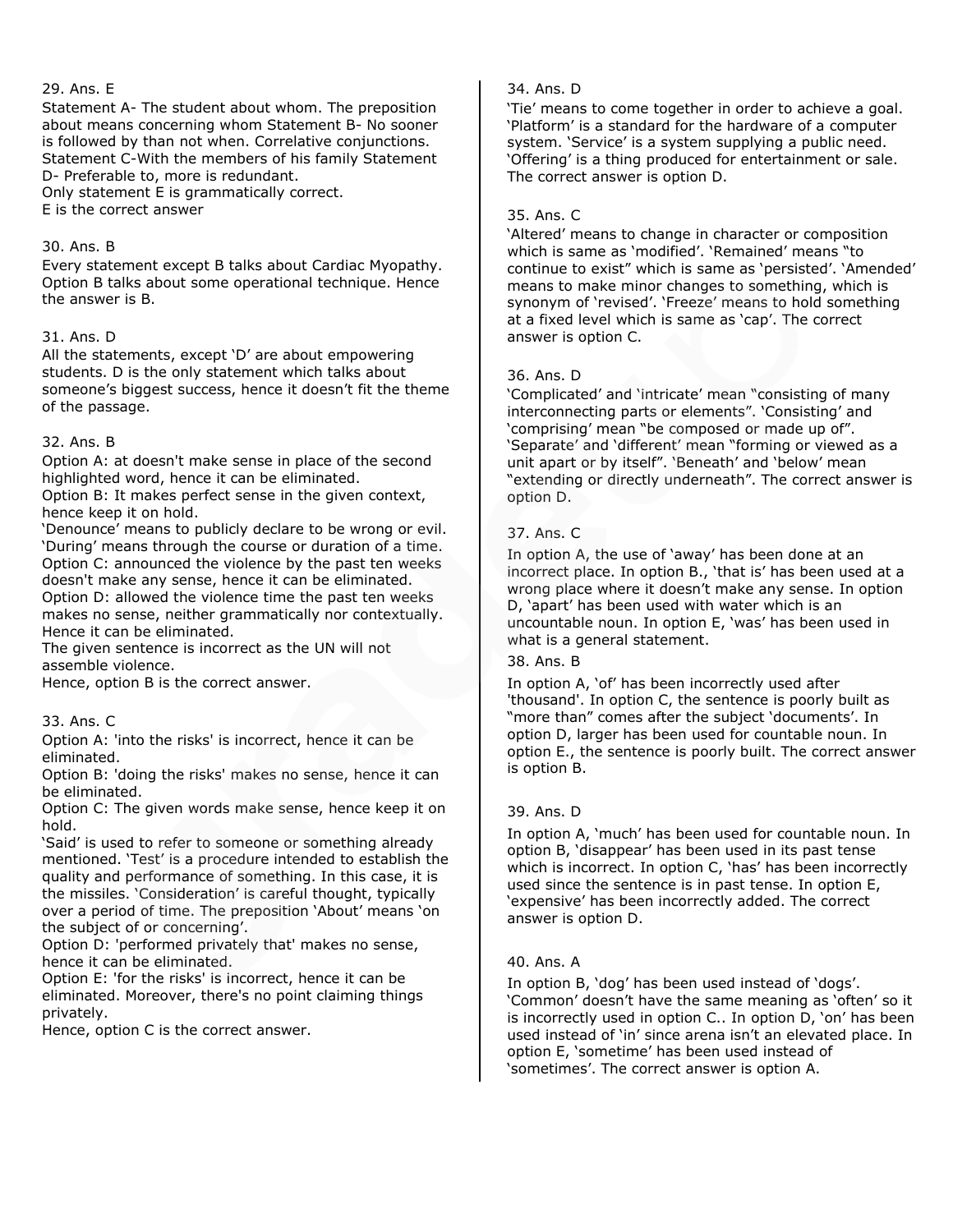```
41. Ans. C
The pattern is: 256, 176, 216, ?, 206, 201, 203.5
176 = 256 - 80216 = 176 + 40 (i.e. 80/2)
? = 216 - 20, i.e. ? = 196 (i.e. 40/2)
206 = 196 + 10 (i.e. 20/2)
201 = 206 - 5 (i.e. 10/2)
203.5 = 201 + 2.5 (i.e. 5/2)
42. Ans. B
The pattern followed is: 100 , 51, 53 ,109 , ?, 3525
51 = 100*0.5 + 153 = 51*1 + 2109 = 53*2 + 3? = 109*4 + 4, i.e. ? = 440
3525 = 440*8 + 543. Ans. A
The pattern followed is: 2, 4, 10, 32, ?, 652
4 = 2*1 + 210 = 4*2 + 232 = 10*3 + 2? = 32*4 + 2, i.e. ? = 130652 = 130*5 + 244. Ans. D
The pattern of given series is:
\rightarrow 24,
\rightarrow 31 = 24 + 7,
\rightarrow 59 = 31 + 28, (7 + 21 = 28)
\rightarrow 106 = 59 + 47, (28 + 19 = 47), (21 -2 = 19)
\rightarrow ? = 106 + 64, (47 + 17 = 64), (19 - 2 = 17)
\rightarrow ? = 170
\rightarrow 249 = 170 + 79, (64 + 15 = 79), (17 -2 = 15)
\rightarrow 341 = 249 + 92, (79 + 13 = 92), (15 - 2 = 13)
Thus, the missing number is 170.
45. Ans. B
15×1+2=17
17×2+2=36
36 \times 3 + 2 = 110110×4+2=442
442×5+2=2212
46. Ans. B
Total products sold by A and B in 2013=280+360=640
Total products sold by A and B in 2016=460+400=860
Difference=860-640=220
Hence, option B.
47. Ans. D
Total products sold by A from 2011 to 
2016=180+320+280+420+220+460=1880
Non-defective=100-25=75%
So, 1880*75/100=1410
Hence, option D.
                                                                48. Ans. A
                                                                The number of product sold by A in 2012=320
                                                                The number of product sold by B in 2015=180
                                                                According to the question,
                                                                (320-180) * 100/180=77.77%
                                                                Hence, option D.
                                                                49. Ans. C
                                                                The number of product sold by A in 2016=460
                                                                The number of product sold by A in 2017(remains 
                                                                same)=460
                                                                The number of product sold by B in 2016=400
                                                                The number of product sold by B in 
                                                                2017=400*130/100=520
                                                                Total product sold by A and B together in 
                                                                2017=460+520=980
                                                                Hence, option C.
                                                                50. Ans. B
                                                                Total products sold by A and B in 2013=280+360=640
                                                                Total products sold by A and B in 2014=420+540=960
                                                                Ratio=640/960=2:3
                                                                Hence, option B.
                                                                51. Ans. E
                                                                From I:
                                                                No. of students studying in A and B are 3x and 4x 
                                                                respectively.
                                                                From III:
                                                                No. of students studying in B who got placement
                                                                = (4x \times 80) \div 100 = 16x/5From II:
                                                                No. of students studying in B who got placement = 120\%of No. of students studying in A who got placement 
                                                                Hence
                                                                16x/5 = 120% of y
                                                                y = 8x/3Hence Question cannot be answered even with the 
                                                                information in all the three statements.
                                                                52. Ans. D
                                                                From I, total weight of 60 students = 60*45 = 2700From III, total weight of all boys = 1250 kg
                                                                So from I and III, total weight of all the girls = 2700 - 11250 = 1450So from II, average wt. of girls = 50 kg
                                                                So I, II and III, number of girls = 1450/50 = 29So No. of boys = 60 - 29 = 31So Average wt. of boys = 1250/31 = 40Hence, all are necessary for answer.
                                                                53. Ans. E
                                                                Let two digit number be = 10x + yReversed number = 10y + xFrom I:
                                                                Difference = 27
                                                                Hence,
                                                                9x - 9y = 27
```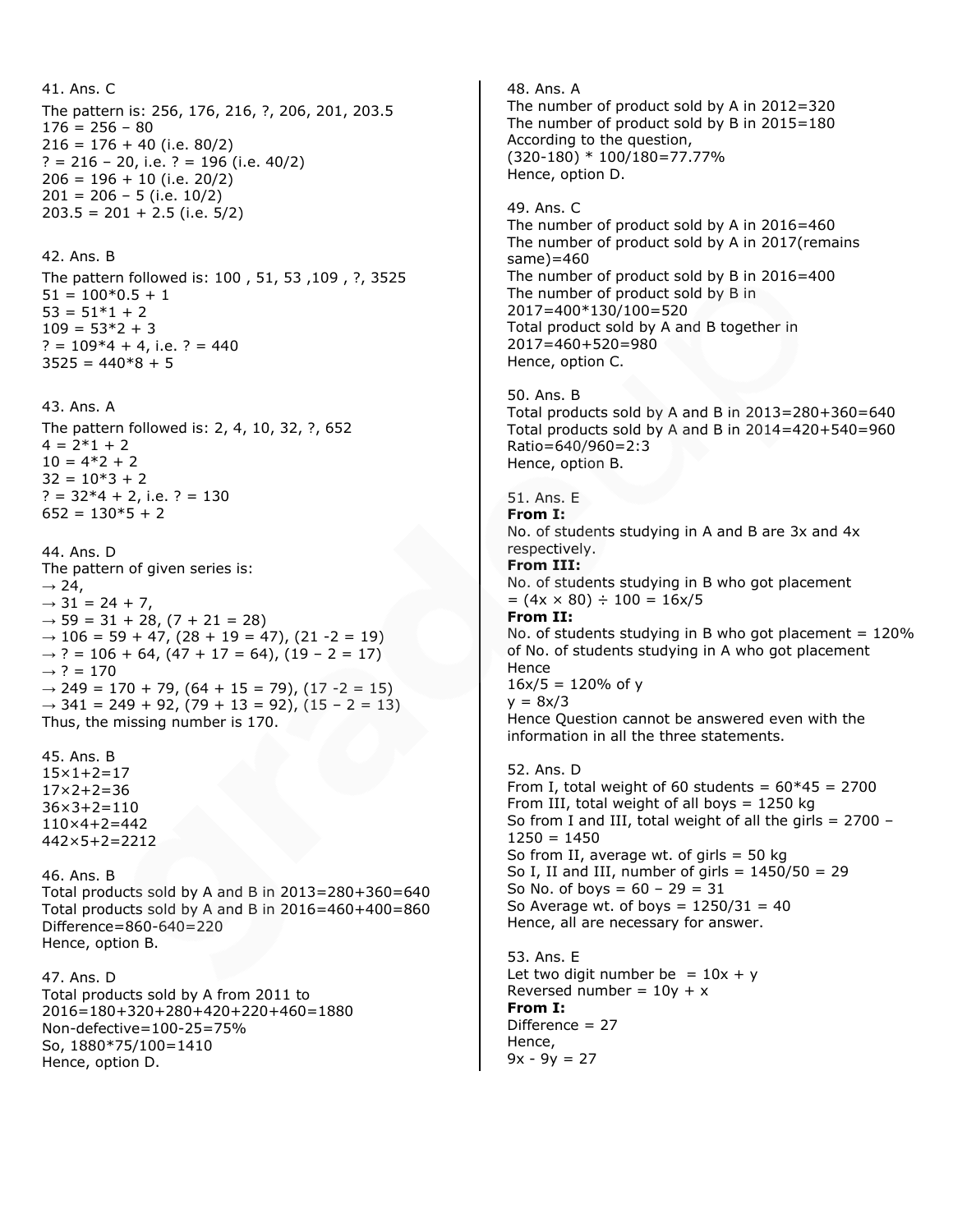or  $9y - 9x = 27$  $x - y = 3$ or  $y - x = 3$ **From II:**  $x - y = 3$  or  $y - x = 3$ **From III:**  $y = x - 3$ Hence,  $x - y = 3$ Hence, Even by using  $(I) + (II) + (III)$  together, we cannot obtain the number. 54. Ans. E From I and II, Length =  $3x = 48$  m ∴ *x =* 16 Breath =  $2x = 32$  m Hence, Area of floor =  $48 \times 32$ Cost of flooring = 48 × 32 × 850 = ₹ 1305600 From I and III,  $2(l + b) = 160$  $2(3x + 2x) = 160$  $10x = 160$ ∴  $x = 16$ ∴ Length = 3 × 16 = 48 m Breadth =  $2x = 32$ m Cost of flooring = (48 × 32) × 850 = ₹ 1305600 Similarly, from II and III, we can find  $l = 48$  m  $b = 32 \text{ m}$ and Total cost of flooring =  $\overline{z}$  1305600 55. Ans. E From I, Sonu's income can be obtained. But Monu'sincome can't be obtained even with the help of II and III together. 56. Ans. D Let the population of village  $B=x$  $x * 45/100 * 20/100 = 36$ x=36\*100\*100/45\*20=400 hence, option D. 57. Ans. A Let the population of village  $D=x$ Let the population of village E=2x Operative account in village D=x \*40/100 \* (100- 20)/100  $=x*40/100*80/100$  $=8x/25$ Operative account in village E=2x\*55/100\*(100-40)/100  $=2x*55/100*60/100$  $=33x/50$ According to the question,  $=8x/25 * 50/33x = 16/33$ Hence, option A.

58. Ans. B Let the population of village  $C=x$  $x * 35/100 * (100-80)/100=56$ x \* 35/100 \* 20/100=56 x=800 59. Ans. C Required percentage= (70-30)\*100/30 =133.33% 60. Ans. D Required percentage=  $(1*0.50 + 2*0.45 + 3*0.35)$  \*  $100/1+2+3 = 2.80 * 100/6 = 67%$ Hence, option D. 61. Ans. B I.  $49x^2 - 84x + 36 = 0$  $=$  >  $(7x-6)$   $(7x-6)$  $=$  >  $x = 6/7, 6/7$ II.  $25y^2 - 30y + 9 = 0$  $=$  >  $(5y-3)(5y-3)$  $=$  >  $y = 3/5$ , 3/5 So  $x > y$ 62. Ans. A  $x^2 - \sqrt{36} x + \sqrt[3]{512}$  $=$  >  $(x-2)(x-4)$  $\Rightarrow$   $x = 2, 4$  $y^2 - \sqrt[3]{125} + 4 = 0$  $=$  > y =  $\pm$  1 So x>y 63. Ans. C Equation I:  $7x^2 + (10^2 - 2^3)x + 33\sqrt{25} = 0$  $\Rightarrow$  7x<sup>2</sup> + (100 – 8)x + (33 × 5) = 0  $\Rightarrow$  7x<sup>2</sup> + 92x + 165 = 0  $\Rightarrow$  7x<sup>2</sup> + 15x + 77x + 165 = 0  $\Rightarrow$  x(7x + 15) + 11(7x + 15) = 0  $\Rightarrow$  (7x + 15) (x + 11) = 0  $\Rightarrow$  x = -11, -15/7 Equation II:  $y^2 + (22\sqrt{4})y + (22)^2 = 0$  $\Rightarrow$  y<sup>2</sup> + (22 × 2)y + 484 -1 = 0  $\Rightarrow$  y<sup>2</sup> + 44y + 483 = 0  $\Rightarrow$  y<sup>2</sup> + 21y + 23y + 483 = 0  $\Rightarrow$  y(y + 21) + 23 (y +21) = 0  $⇒ (y + 21)(y + 23) = 0$  $⇒ y = -21, -23$ Now comparing  $-11 > -21$  $-11 > -23$  $-15/7$  >  $-21$  $-15/7$  >  $-23$ Hence,  $x > y$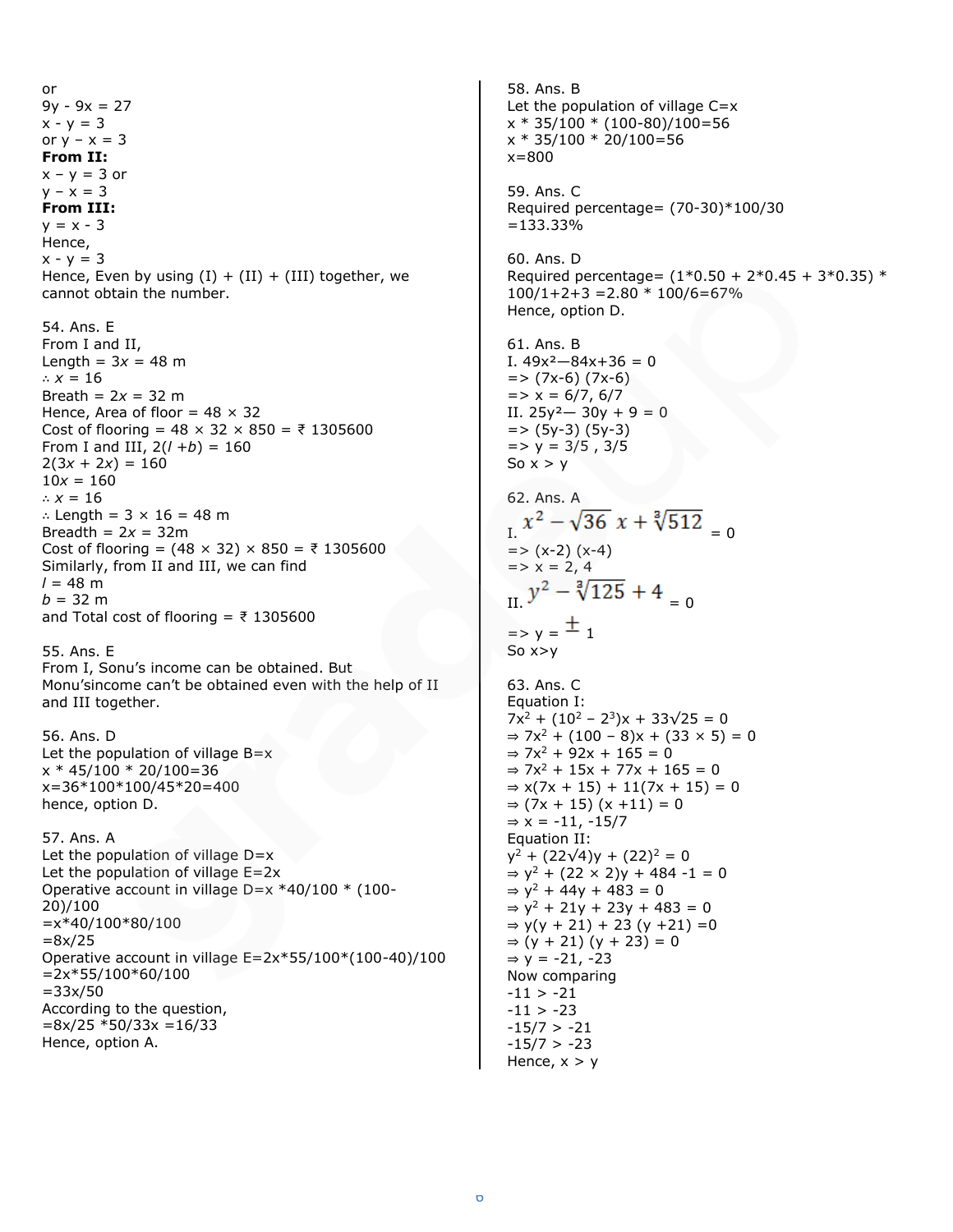64. Ans. E  
I. 
$$
x^2 - 23x + 130 = 0
$$
  
-13

Now after changing the sign we get  $x=13.10$  $v^2 - 169 = 0$ 

 $v^2 = 169 \Rightarrow v = \pm 13$  $x = y, x < y, x > y$ 

The relationship cannot be established

65. Ans. B Equation I:  $12x^2 - 43.2x + 21.6 = 0$ <br>  $\Rightarrow 12x^2 - \frac{432}{10}x + \frac{216}{10} = 0$  $\Rightarrow$ 120x<sup>2</sup> – 432x + 216 = 0  $\Rightarrow$ 2(60x<sup>2</sup> – 216x + 108) = 0 ⇒ 24( $5x^2 - 18x + 9$ ) = 0  $\Rightarrow$  5x<sup>2</sup> – 18x + 9 = 0  $\Rightarrow$  5x<sup>2</sup> – 3x – 15x + 9 = 0  $\Rightarrow$ x(5x -3) – 3(5x -3) = 0  $\Rightarrow (5x - 3)(x - 3) = 0$  $\Rightarrow$ x = 3, 3/5 Equation II: 10.5y<sup>2</sup> + 17.5y - 7 = 0<br>  $\Rightarrow \frac{105}{10} y^2 + \frac{175}{10} y - 7 = 0$  $\Rightarrow$ 105y<sup>2</sup> + 175y - 70 = 0  $\Rightarrow$ 21y<sup>2</sup> + 35y - 14 = 0  $\Rightarrow$ 7(3y<sup>2</sup> + 5y − 2) = 0  $\Rightarrow 3y^2 + 5y - 2 = 0$  $\Rightarrow$ 3y<sup>2</sup> + 6y − 1y − 2 = 0  $\Rightarrow$ 3y(y + 2) – 1(y + 2) = 0  $\Rightarrow$  (3y -1)(y + 2) = 0  $\Rightarrow$ y = 1/3, -2 Now, comparing  $3/5 > 1/3$  $3/5$  > -2  $3 > 1/3$  $3 > -2$ Hence,  $x > y$ 66. Ans. C Given, the average marks obtained by the girls was equal

to the number of boys in class and the average marks obtained by the boys was equal to the number of girls in class.

Let the average marks obtained by girls be 'a' and average marks obtained by boys be 'b'.

Thus, number of girls  $=$  b and number of boys  $=$  a Total marks scored by students =  $a \times b + b \times a = 2ab$ Class average  $= 2ab/(a + b)$ 

Given, class average marks is 5 less than the average of both girls and boys average marks.

 $\Rightarrow \frac{2ab}{a+b} = \frac{a+b}{2} - 5$  $\Rightarrow$ 4ab =  $a^2 + b^2 + 2ab - 10a - 10b$  $\Rightarrow 10(a + b) = a^2 + b^2 - 2ab$  $\Rightarrow 10(a + b) = (a - b)^2$ Now, 'a' and 'b' both are integers thus,  $(a - b)^2$  is a perfect square. Thus, LHS:  $10(a + b)$  should be a perfect square. Option A:  $(a + b) = 45$ , 10  $\times$  45 = 450 is not a perfect square Option B:  $(a + b) = 60$ ,  $10 \times 60 = 600$  is not a perfect square Option C:  $(a + b) = 90$ ,  $10 \times 90 = 900$  which is perfect square. Thus, strength of class is 90. 67. Ans. D Let v be boat's speed in still water and u be stream's speed Let t be the time we are required to find  $(v-u) \times 84 = L$  eq(1)  $(v+u)t = L$  eq(2)  $L = v(t+9)$  eq(3) By adding both equation (1) and (2):  $2v = \frac{L}{2} + \frac{L}{2}$  $84 \t t$ From eq(3) putting the value of v  $t^2 - 75t + 756 = 0$ t <sup>2</sup> – 63t – 12t +756 =0  $t(t-63) -12(t-63) = 0$  $(t-63)(t-12) = 0$  $t = 63$  or 12 min 68. Ans. A Let the amount invested in the scheme returning compound interest=p. Let the amount invested in the scheme returning simple interest=Q According to question,  $P[(1+.12)^2 - 1] = Q * 8 * 4/100$ 

69. Ans. D Let  $a, b, c$  and  $d$  are integers such that  $a < b < c < d$ Given:  $a + d = 21$  <u>eq</u>(1)  $b + c = 19$  eq(2)  $a^2 + b^2 + c^2 + d^2 = 442$  \_\_ eq(3) Squaring equation 1 and 2 and subtracting the sum with equation 3  $2ad + 2bc = 360$  eq(4)  $Eq(3) - eq(4)$  $(d-a)^2 + (c-b)^2 = 82$ In above equation 82 has to be some of perfect squares  $82 = 81 + 1 \Rightarrow d - a = 9$  and  $c - b = 1$ From this and eq(1) and (2) we get  $a = 6$ ,  $b = 9$ ,  $c = 10$ ,  $d = 15$ 

 $P/Q = 75/184$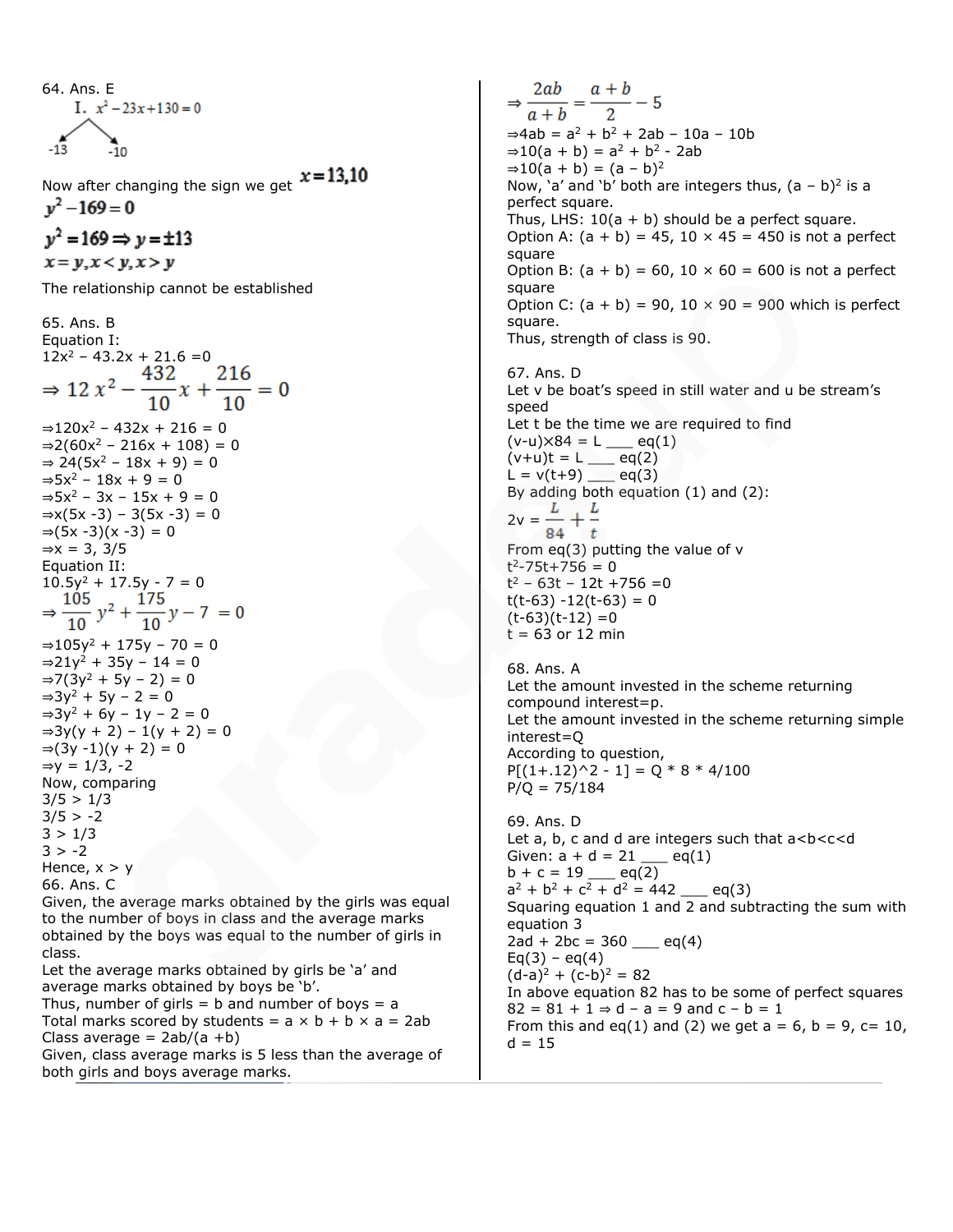70. Ans. C Let the bottle contains liquid  $A = 5X$  and liquid  $B = 3X$ The quantity of liquid A in the bottle =  $5X - 6*5/8 = 5X$ -15/4 ………..eq1. And liquid B in bottle after replacing 6 liters mixture by 6 liters of liquid B = 8X-(5X-15/4) = 3X +15/4…………………………..eq2. According to question (5X-15/4)/(3X+15/4)=5/9 (20X-15)/(12X+15)=5/9 120X=210  $X = 21/12$ The bottle contains liquid A =5X=  $5*21/12= 8.75$  liters 71. Ans. B Let the speed of train A and train B be x km/hr and y km/hr respectively. Total distance between P and  $Q = 80$  km If the two trains travel in opposite direction, they meet each other in 1 hour. When two train travel towards each other, the relative  $speed = (x + y) km/hr.$ So, we can write,  $80/(x + y) = 1$  $\Rightarrow$ x + y = 80 ....eq.(i) If they travel in same direction from P to Q, they meet after 8 hours. When twp train travel in same direction, the relative  $speed = (x - y) km/hr.$ So, we can wrote again,  $80/(x - y) = 8$  $\Rightarrow 8x - 8y = 80$  $\Rightarrow$ x – y = 10 Adding eq.(i) and eq.(ii), we get,  $x + y + x - y = 80 + 10$  $\Rightarrow$  2x = 90  $\Rightarrow$ x = 45 ∴The speed of the train A = 45 km/hr. 72. Ans. B X, Y, and Z invested Rs. 14000 in total in a business. Let Y invested Rs. x in the business. X invested Rs. 3120 more than Y and Z, Rs. 1720 less than Y. So, we can write now,  $(x + 3120) + x + (x - 1720) = 14000$  $\Rightarrow 3x + 3120 - 1720 = 14000$  $⇒ 3x = 14000 - 1400$  $\Rightarrow$  x = 12600/3  $\Rightarrow$  x = 4200 So, the investment of  $Y = \text{Rs. } 4200$ The investment of  $X = Rs. 4200 + 3120 = Rs. 7320$ And, the investment of  $Z = Rs$ . 4200 - 1720 = Rs. 2480 Then, the ratio of their shares =  $X : Y : Z = 7320 : 4200$ : 2480 = 183 : 105 : 62 The total profit was Rs. 35000. ∴ The share of Z = Rs. 35000 × (62/350) = Rs. 6200

73. Ans. D Let Rakesh's salary be '100x'. Salary spent in PPF  $= 12x$ Remaining Salary = 88x So, Salary spent on clothes =  $3/8$  of  $88x = 33x$ As per the question,  $33x - 12x = 10500$  $21x = 10500$ , i.e.  $x = 500$ So, Rakesh's Salary = Rs. 50000/- Amount spent on Remaining expenses = 50000 -  $((12*500) + (33*500))$  $= 50000 - (6000 + 16500) = 50000 - 22500 = 27500.$ Now, let House rent be 'a' Other expenses =  $a + 1500$ As per question,  $a + (a+1500) = 27500$  $2a = 26000$  $a = Rs. 13000/-$ 74. Ans. B Given, pipe X fills the tank in 14 minutes and pipe Y in 20 minutes. Therefore, in 1 minute: X fills 1/14 of the tank and Y fills 1/20 of the tank. When X and Y are kept open for 3 minutes, total tank  $filled =$  $\Rightarrow$ 1/14 × 3 + 1/20 ×3  $\Rightarrow$ (30+21)/140  $\Rightarrow$  51/140 of the tank ∴Amount of tank left to be filled =  $1 - 51/140$  $= 89/140$ ∴Time pipe X will take to fill 89/140th of the tank = 89/140 ÷Amount of tank filled by pipe X in 1 minute  $= 89/140 \div 1/14$  $= 89/140 \times 14$ = 8.9 minutes  $\sim$  9 minutes ∴Total time for which pipe X was open = 3 minutes + 9 minutes = 12 minutes 75. Ans. D Rohit's present age is when squared and added to 3 times of his present age gives 3190 years Let Rohit's present age be x years  $\Rightarrow$  x<sup>2</sup> + 3x = 3190  $\Rightarrow$  x<sup>2</sup> + 3x -3190 = 0  $\Rightarrow$  x<sup>2</sup> + 58x - 55x - 3190 = 0  $\Rightarrow$  x(x + 58) − 55(x + 58) = 0  $\Rightarrow$  (x − 55)(x + 58) = 0  $\Rightarrow$  x = 55, − 58 Age can't be negative. ∴ Rohit's present age is 55 years Gagan is 3 years elder than Rohit ⇒ Gagan's present age = 58 years Eva is 20 years younger than Gagan  $\Rightarrow$  Eva's present age = 58 - 20 = 38 years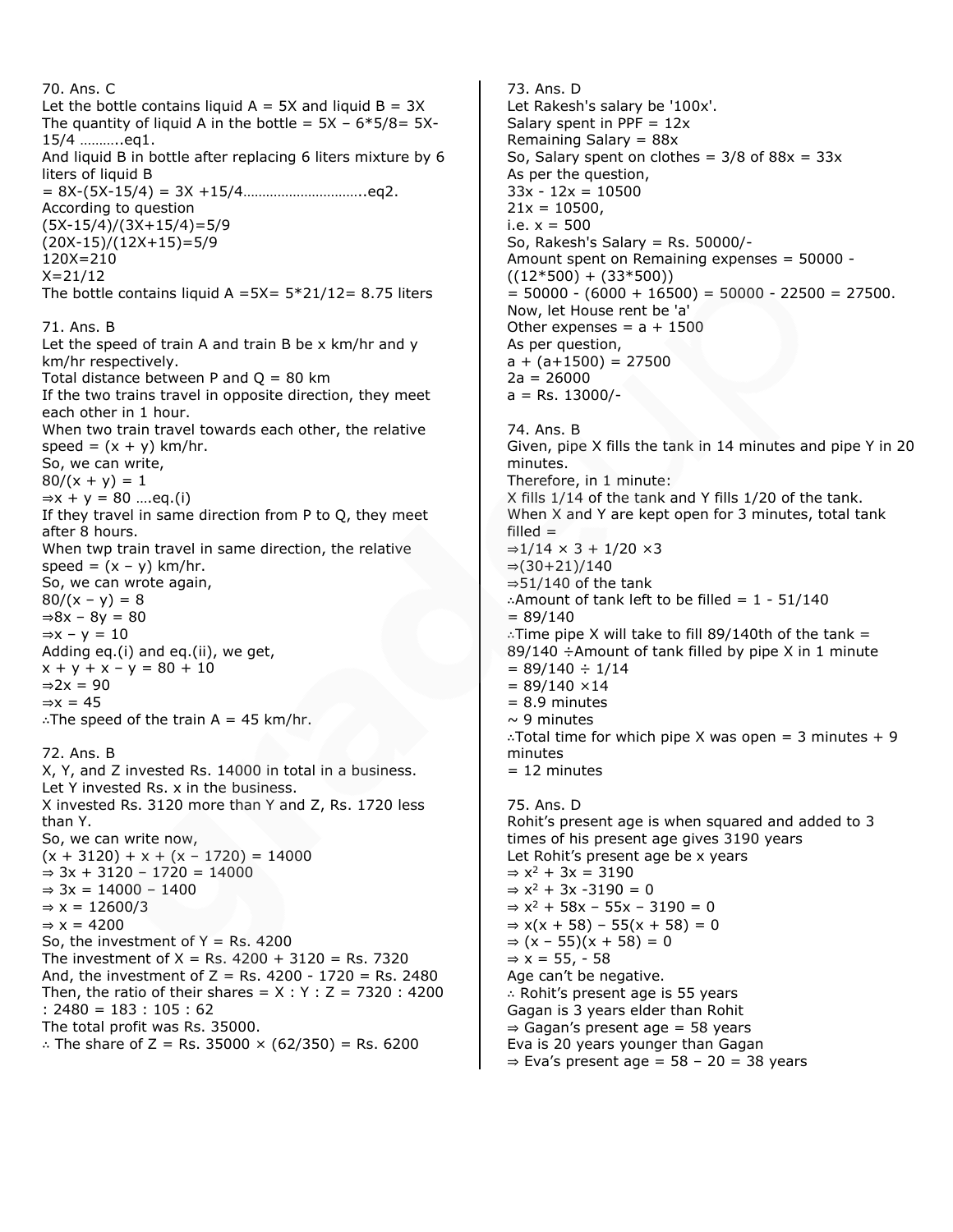The ratio of present ages of Divya and Eva is 12: 19 respectively

 $\Rightarrow$  Divya's present age =  $\frac{38 \times 31}{19} - 38$  = 24 years

Shivam's present age is five years less than Divya's age after nine years.

 $\Rightarrow$  Shivam's present age =  $(24 + 9) - 5 = 28$  years Now, difference between Rohit's and Shivam's present  $age = 55 - 28 = 27 years$ 

Hence, the difference between Rohit's and Shivam's present age is 27 years.

76. Ans. B

Selling Price of two cars =  $75800 + 75800 = 1,51,600$ One of the cars was sold at a 25% profit.

$$
SP = CP + \frac{25}{100} \times CP.
$$
  

$$
SP = 75800 = \frac{125}{100} \times CP.
$$

# $CP = 60640$

In total, the dealer suffered neither a loss nor gained a profit.

Hence, Total Cost Price = Total Selling Price Total Cost Price = Cost of  $1^{st}$  car + Cost of  $2^{nd}$  Car =

1,51,600

 $\cdots$  Cost of 2<sup>nd</sup> Car = 151600 - Cost of 1<sup>st</sup> car

 $\cdots$  Cost of 2<sup>nd</sup> Car = 151600 - 60640

 $\cdots$  Cost of 2<sup>nd</sup> Car = 90960

Consider that the second car is sold at a loss of Y%. Percent loss = [(90,960-75,800)/90,960]\*100 Percent loss =  $16.67\%$ 

# 77. Ans. A

Given, A, B, C and D are employed to finish a work. C takes 4 day less than A to finish the work while D takes  $1/4$ <sup>th</sup> of the time taken by D to finish the work. Let the number of days in which A can alone finish the work be 'a' and number of days in which B alone can finish the work be 'b'.

Thus, number of days in which C finishes the work=a  $-4$ Number of days in which D finishes the work =  $b/4$ In 1 day,

A) finishes 1/a of the work,

B) finishes 1/b of the work,

C) finishes  $1/(a - 4)$  of the work,

D) finishes 4/b of the work,

Now, together they can finish the work in 1 day. Due to some illness D was not able to work, so A, B and C started working together without D. After 1 day, C left and the work was finished in 2 more days.

---------- (1)

and  $\frac{1}{a} + \frac{1}{b} + \frac{1}{a-4} + 2\left(\frac{1}{a} + \frac{1}{b}\right) = 1$  -----(2)  $(1) - (2)$ ⇒2/b = 2/a  $\Rightarrow a = b$ Substituting in eq1.  $\Rightarrow$ 2/a + 1/(a - 4) + 4/a = 1  $\Rightarrow$  6(a – 4) + a = a(a – 4)  $\Rightarrow$ 7a – 24 = a<sup>2</sup> – 4a ⇒a <sup>2</sup> – 11a + 24 = 0 ⇒a <sup>2</sup> – 8a – 3a + 24 = 0  $\Rightarrow$ a(a – 8) – 3(a – 8) = 0  $\Rightarrow$  (a − 3)(a − 8) = 0 Now, a can't be 3 thus  $a = 8$ Number of days in which C alone can do the work =  $8 - 4$  $= 4$  days.

78. Ans. A LEARNING LRNNG EAI Assuming vovels to be one letter, total letters  $= 6$  out of which N is twice so required number of ways

$$
=\frac{6!}{2!}\times3!
$$

# $= 6 \times 5 \times 4 \times 3 \times 2 \times 3$  $= 2160$

79. Ans. C Either 2 should be red or all 3 should be red. Hence,  $\rightarrow$ [(<sup>5</sup>C<sub>2</sub>\*<sup>7</sup>C<sub>1</sub>)+<sup>5</sup>C<sub>3</sub>]/<sup>12</sup>C<sub>3</sub> = (70+10)/220 = 80/220 = 4/11

80. Ans. C Curved Surface Area of Cylinder = 2πrh Total Surface Area of Cylinder = 2πr (h+r) According to question,  $2\pi rh$  :  $2\pi r$  ( $h+r$ ) = 3:5 i.e.  $h / (h + r) = 3/5$ i.e.,  $2h = 3r - (a)$ Also, Curved surface area of the cylinder  $= 1848$  metre square i.e. 2πrh = 1848 From (a), 2π (2/3h) \* h = 1848 On solving the above equation,  $h = 21m$ 

# 81. Ans. B

In this code language, there are some letter given we have to find the exact code used for them. Example: Happy Step I: first we will count the letters of that word that is 5, then we put digit 5 at the right end and remove the last letter. Step II: Change the first letter to the previous letter according to alphabetical series.

Step III: rest no change in the word, so word like will be-**Gapp5**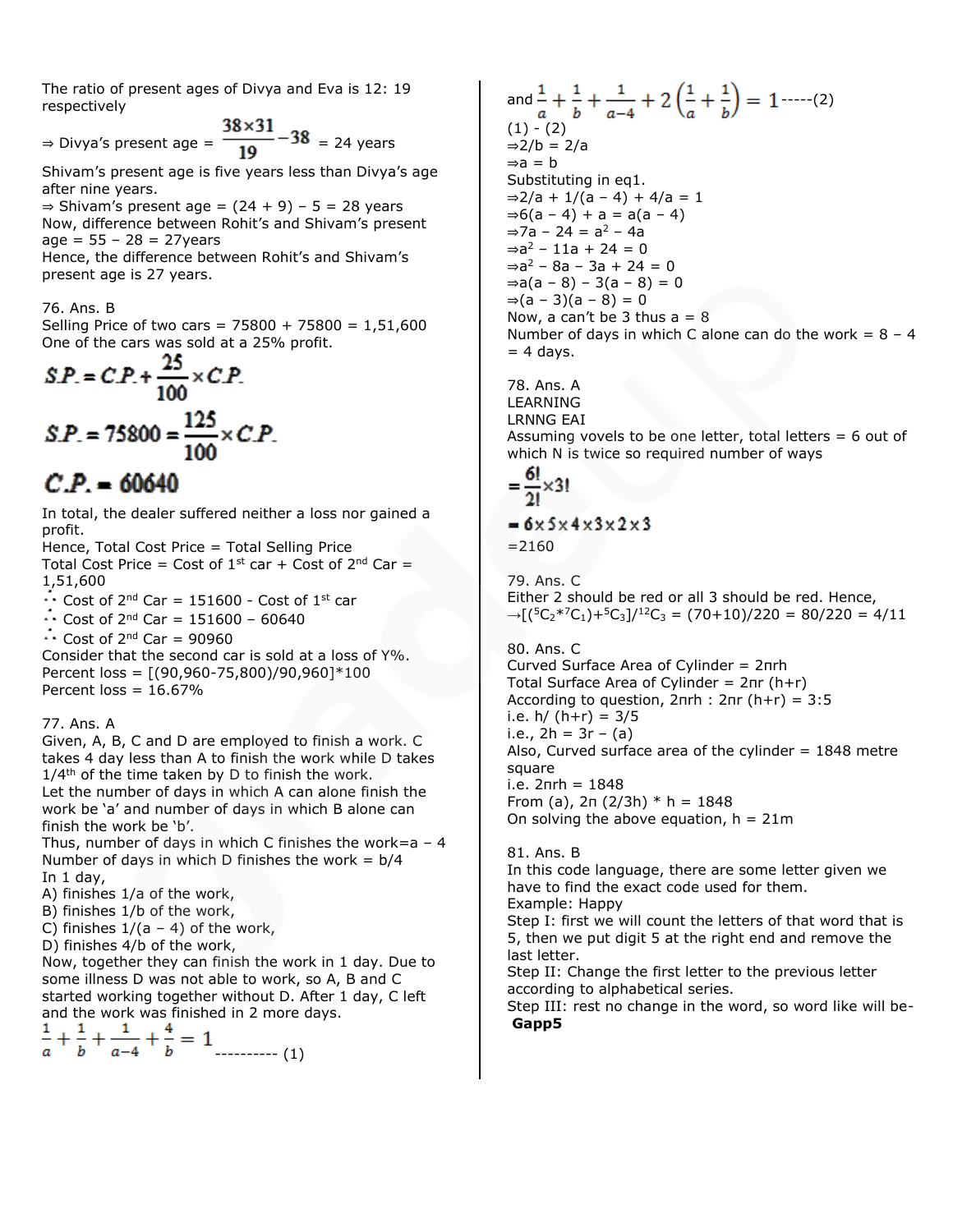# 82. Ans. A

In this code language, there are some letter given we have to find the exact code used for them.

Example: Happy

Step I: first we will count the letters of that word that is 5, then we put digit 5 at the right end and remove the last letter.

Step II: Change the first letter to the previous letter according to alphabetical series.

Step III: rest no change in the word, so word like will be-**Gapp5**

# 83. Ans. C

In this code language, there are some letter given we have to find the exact code used for them.

Example: Happy

Step I: first we will count the letters of that word that is 5, then we put digit 5 at the right end and remove the last letter.

Step II: Change the first letter to the previous letter according to alphabetical series.

Step III: rest no change in the word, so word like will be-**Gapp5**

# 84. Ans. A

In this code language, there are some letter given we have to find the exact code used for them.

Example: Happy

Step I: first we will count the letters of that word that is 5, then we put digit 5 at the right end and remove the last letter.

Step II: Change the first letter to the previous letter according to alphabetical series.

Step III: rest no change in the word, so word like will be-**Gapp5**

# 85. Ans. C

The unit belongs to China is an even number unit so it is either unit 2 or unit 4. There are two units gap between the unit belongs to China and the unit belongs to England so England's unit is either  $1<sup>st</sup>$  or  $5<sup>th</sup>$ . The total height of unit 1 is 30"ft. The unit belongs to England is height not 30"ft so England's unit must be unit 5 and China's unit must be unit 2. The total height of boxes in unit 3 is 15"ft.

| Unit | Total height | Country | <b>Books+Boxes</b> |
|------|--------------|---------|--------------------|
|      |              | England |                    |
|      |              |         |                    |
|      |              |         | $+15"$ ft          |
|      |              | China   |                    |
|      | 30"ft        |         |                    |

The unit which belongs to Canada is total height is 65"ft. Canada's unit's total height of books is less than 50"ft so it can't be unit 3 because if its unit 3 then its books heights must be 50"ft which is not possible as it is given. Canada's unit just above the unit which books heights 30"ft so it cannot also be unit 1 now Canada's unit must be unit 4 and unit 3 total books height must be 30"ft.

| Unit | Total height | Country | Books+Boxes     |
|------|--------------|---------|-----------------|
|      |              | England |                 |
|      | 65"ft        | Canada  |                 |
|      | 45"ft        |         | $30"$ ft +15"ft |
|      |              | China   |                 |
|      | 30"ft        |         |                 |

France's unit's total books height is 20"ft so unit 1 must be France's unit then unit 3 is India's unit. Unit 2 and unit 3 books heights are same so unit 2 total books height is 30"ft.

| Unit | <b>Total height</b> | Country | <b>Books+Boxes</b>  |
|------|---------------------|---------|---------------------|
|      |                     | England |                     |
|      | 65"ft               | Canada  |                     |
|      | 45"ft               | India.  | 30"ft +15"ft        |
|      |                     | China   | $30"$ ft +          |
|      | 30"ft               | France  | $20$ "ft + $10$ "ft |

Canada's unit's total boxes height is thrice of France's total boxes height. So Canada's unit's total boxes height is 30"ft and then books height is 35"ft. Unit 2 total heights are 15"ft less than Canada's unit. So unit 2 total height is 50"ft then unit 2 total boxes height is (50- 30)=20"ft. As we know total units height is 265"ft then unit 5 height is 265-(65+45+50+30)=75"ft. The total height of books in unit 4 and unit 5 together is 75"ft. So unit 5 total books height is (75-35)=40"ft then total books height is 35"ft.

# **Here is the final table:**

| Unit | <b>Total height</b> | Country | <b>Books+Boxes</b>  |
|------|---------------------|---------|---------------------|
|      | 75"ft               | England | $40''$ ft + 35"ft   |
|      | 65"ft               | Canada  | $35"$ ft + $30"$ ft |
|      | 45"ft               | India.  | $30"$ ft +15"ft     |
|      | 50"ft               | China   | $30"$ ft +20"ft     |
|      | 30"ft               | France  | $20"$ ft + $10"$ ft |

Total height of unit 5=75"ft. Hence, option C.

# 86. Ans. A

The unit belongs to China is an even number unit so it is either unit 2 or unit 4. There are two units gap between the unit belongs to China and the unit belongs to England so England's unit is either 1<sup>st</sup> or 5<sup>th</sup>. The total height of unit 1 is 30"ft. The unit belongs to England is height not 30"ft so England's unit must be unit 5 and China's unit must be unit 2. The total height of boxes in unit 3 is 15"ft.

| Unit | Total height | Country | Books+Boxes |
|------|--------------|---------|-------------|
|      |              | England |             |
|      |              |         |             |
|      |              |         | $+15$ "ft   |
|      |              | China   |             |
|      | 30"ft        |         |             |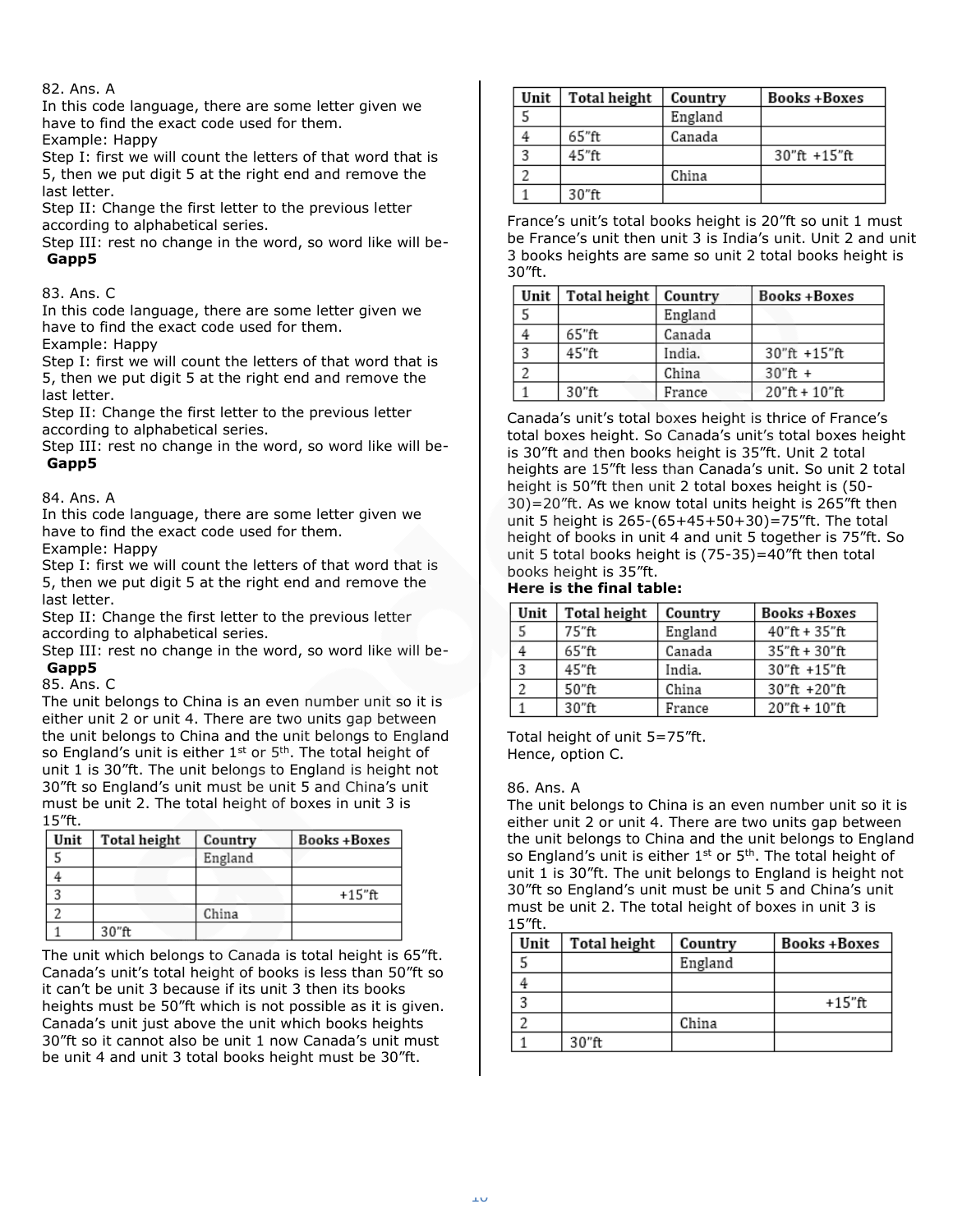The unit which belongs to Canada is total height is 65"ft. Canada's unit's total height of books is less than 50"ft so it can't be unit 3 because if its unit 3 then its books heights must be 50"ft which is not possible as it is given. Canada's unit just above the unit which books heights 30"ft so it cannot also be unit 1 now Canada's unit must be unit 4 and unit 3 total books height must be 30"ft.

| Unit | <b>Total height</b> | Country | <b>Books+Boxes</b> |
|------|---------------------|---------|--------------------|
|      |                     | England |                    |
|      | 65"ft               | Canada  |                    |
|      | 45"ft               |         | $30"$ ft +15"ft    |
|      |                     | China   |                    |
|      | 30"ft               |         |                    |

France's unit's total books height is 20"ft so unit 1 must be France's unit then unit 3 is India's unit. Unit 2 and unit 3 books heights are same so unit 2 total books height is 30"ft.

| Unit | Total height | Country | <b>Books +Boxes</b> |
|------|--------------|---------|---------------------|
|      |              | England |                     |
|      | 65"ft        | Canada  |                     |
| 2    | 45"ft        | India.  | $30"$ ft +15"ft     |
|      |              | China   | $30"$ ft +          |
|      | 30"ft        | France  | $20"$ ft + $10"$ ft |

Canada's unit's total boxes height is thrice of France's total boxes height. So Canada's unit's total boxes height is 30"ft and then books height is 35"ft. Unit 2 total heights are 15"ft less than Canada's unit. So unit 2 total height is 50"ft then unit 2 total boxes height is (50- 30)=20"ft. As we know total units height is 265"ft then unit 5 height is 265-(65+45+50+30)=75"ft. The total height of books in unit 4 and unit 5 together is 75"ft. So unit 5 total books height is (75-35)=40"ft then total books height is 35"ft.

# **Here is the final table:**

| Unit | Total height | Country | <b>Books+Boxes</b>    |
|------|--------------|---------|-----------------------|
|      | 75"ft        | England | $40''$ ft + 35"ft     |
|      | 65"ft        | Canada  | $35''$ ft + $30''$ ft |
| 3    | 45"ft        | India.  | $30"$ ft +15"ft       |
| າ    | 50"ft        | China   | 30"ft +20"ft          |
|      | 30"ft        | France  | $20"$ ft + $10"$ ft   |

Unit 3 is belong to India. Hence, option A.

# 87. Ans. A

The unit belongs to China is an even number unit so it is either unit 2 or unit 4. There are two units gap between the unit belongs to China and the unit belongs to England so England's unit is either  $1<sup>st</sup>$  or  $5<sup>th</sup>$ . The total height of unit 1 is 30"ft. The unit belongs to England is height not 30"ft so England's unit must be unit 5 and China's unit must be unit 2. The total height of boxes in unit 3 is 15"ft.

| Unit | Total height | Country | <b>Books +Boxes</b> |
|------|--------------|---------|---------------------|
|      |              | England |                     |
|      |              |         |                     |
|      |              |         | +15"ft              |
|      |              | China   |                     |
|      | 30"ft        |         |                     |

The unit which belongs to Canada is total height is 65"ft. Canada's unit's total height of books is less than 50"ft so it can't be unit 3 because if its unit 3 then its books heights must be 50"ft which is not possible as it is given. Canada's unit just above the unit which books heights 30"ft so it cannot also be unit 1 now Canada's unit must be unit 4 and unit 3 total books height must be 30"ft.

| Unit | Total height | Country | Books +Boxes    |
|------|--------------|---------|-----------------|
|      |              | England |                 |
|      | 65"ft        | Canada  |                 |
|      | 45"ft        |         | $30"$ ft +15"ft |
|      |              | China   |                 |
|      | 30"ft        |         |                 |

France's unit's total books height is 20"ft so unit 1 must be France's unit then unit 3 is India's unit. Unit 2 and unit 3 books heights are same so unit 2 total books height is 30"ft.

| Unit                    | <b>Total height</b> | Country | Books+Boxes         |
|-------------------------|---------------------|---------|---------------------|
|                         |                     | England |                     |
|                         | 65"ft               | Canada  |                     |
| $\overline{\mathbf{2}}$ | 45"ft               | India.  | 30"ft +15"ft        |
|                         |                     | China   | $30''$ ft +         |
|                         | 30"ft               | France  | $20"$ ft + $10"$ ft |

Canada's unit's total boxes height is thrice of France's total boxes height. So Canada's unit's total boxes height is 30"ft and then books height is 35"ft. Unit 2 total heights are 15"ft less than Canada's unit. So unit 2 total height is 50"ft then unit 2 total boxes height is (50- 30)=20"ft. As we know total units height is 265"ft then unit 5 height is 265-(65+45+50+30)=75"ft. The total height of books in unit 4 and unit 5 together is 75"ft. So unit 5 total books height is (75-35)=40"ft then total books height is 35"ft.

# **Here is the final table:**

| Unit | Total height | Country | Books +Boxes        |
|------|--------------|---------|---------------------|
|      | 75"ft        | England | $40"$ ft + 35"ft    |
|      | 65"ft        | Canada  | $35"$ ft + $30"$ ft |
|      | 45"ft        | India.  | $30''$ ft +15"ft    |
|      | 50"ft        | China   | $30"$ ft +20"ft     |
|      | 30"ft        | France  | $20$ "ft + $10$ "ft |

No gap between them. Hence, option A.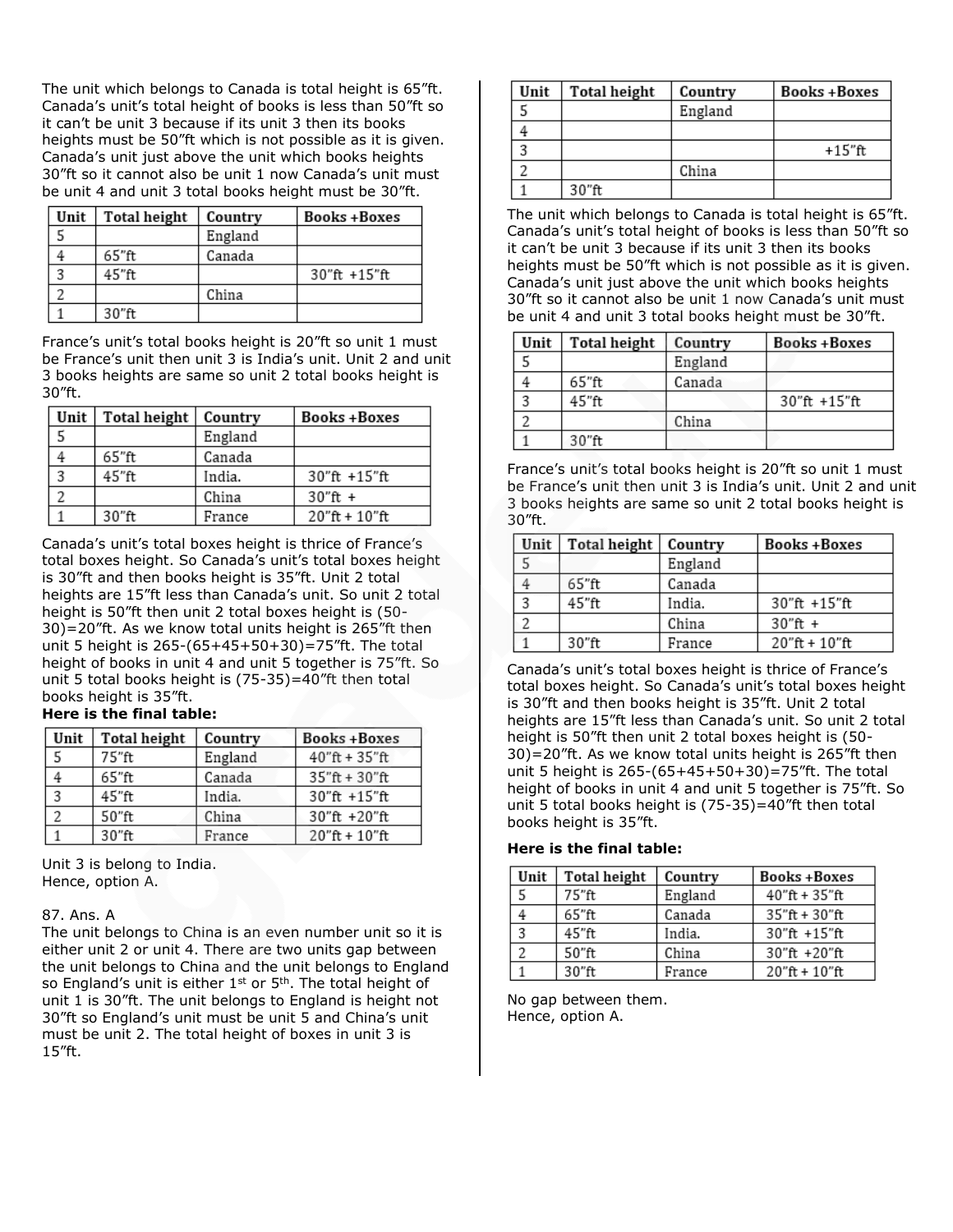#### 88. Ans. D

The unit belongs to China is an even number unit so it is either unit 2 or unit 4. There are two units gap between the unit belongs to China and the unit belongs to England so England's unit is either  $1<sup>st</sup>$  or  $5<sup>th</sup>$ . The total height of unit 1 is 30"ft. The unit belongs to England is height not 30"ft so England's unit must be unit 5 and China's unit must be unit 2. The total height of boxes in unit 3 is 15"ft.

| Unit | Total height | Country | <b>Books+Boxes</b> |
|------|--------------|---------|--------------------|
|      |              | England |                    |
|      |              |         |                    |
|      |              |         | +15"ft             |
|      |              | China   |                    |
|      | 30"ft        |         |                    |

The unit which belongs to Canada is total height is 65"ft. Canada's unit's total height of books is less than 50"ft so it can't be unit 3 because if its unit 3 then its books heights must be 50"ft which is not possible as it is given. Canada's unit just above the unit which books heights 30"ft so it cannot also be unit 1 now Canada's unit must be unit 4 and unit 3 total books height must be 30"ft.

| Unit | Total height | Country | <b>Books +Boxes</b> |
|------|--------------|---------|---------------------|
|      |              | England |                     |
|      | 65"ft        | Canada  |                     |
|      | 45"ft        |         | $30''$ ft +15"ft    |
|      |              | China   |                     |
|      | 30"ft        |         |                     |

France's unit's total books height is 20"ft so unit 1 must be France's unit then unit 3 is India's unit. Unit 2 and unit 3 books heights are same so unit 2 total books height is 30"ft.

| Unit                    | Total height | Country | <b>Books+Boxes</b>  |
|-------------------------|--------------|---------|---------------------|
|                         |              | England |                     |
|                         | 65"ft        | Canada  |                     |
| $\overline{\mathbf{z}}$ | 45"ft        | India.  | 30"ft +15"ft        |
|                         |              | China   | $30''$ ft +         |
|                         | 30"ft        | France  | $20$ "ft + $10$ "ft |

Canada's unit's total boxes height is thrice of France's total boxes height. So Canada's unit's total boxes height is 30"ft and then books height is 35"ft. Unit 2 total heights are 15"ft less than Canada's unit. So unit 2 total height is 50"ft then unit 2 total boxes height is (50- 30)=20"ft. As we know total units height is 265"ft then unit 5 height is 265-(65+45+50+30)=75"ft. The total height of books in unit 4 and unit 5 together is 75"ft. So unit 5 total books height is (75-35)=40"ft then total books height is 35"ft.

**Here is the final table:**

| Unit | Total height | Country | <b>Books+Boxes</b>  |
|------|--------------|---------|---------------------|
|      | 75"ft        | England | $40"$ ft + 35"ft    |
|      | 65"ft        | Canada  | $35"$ ft + $30"$ ft |
| 3    | 45"ft        | India.  | $30"$ ft +15"ft     |
|      | 50"ft        | China   | $30"$ ft +20"ft     |
|      | $30$ "ft.    | France  | $20"$ ft + $10"$ ft |

Unit 2+ unit 3=50+45=95"ft Hence, option D.

89. Ans. B

The unit belongs to China is an even number unit so it is either unit 2 or unit 4. There are two units gap between the unit belongs to China and the unit belongs to England so England's unit is either  $1<sup>st</sup>$  or  $5<sup>th</sup>$ . The total height of unit 1 is 30"ft. The unit belongs to England is height not 30"ft so England's unit must be unit 5 and China's unit must be unit 2. The total height of boxes in unit 3 is 15"ft.

| Unit | Total height | Country | <b>Books+Boxes</b> |
|------|--------------|---------|--------------------|
|      |              | England |                    |
|      |              |         |                    |
|      |              |         | +15"ft             |
|      |              | China   |                    |
|      | 30"ft        |         |                    |

The unit which belongs to Canada is total height is 65"ft. Canada's unit's total height of books is less than 50"ft so it can't be unit 3 because if its unit 3 then its books heights must be 50"ft which is not possible as it is given. Canada's unit just above the unit which books heights 30"ft so it cannot also be unit 1 now Canada's unit must be unit 4 and unit 3 total books height must be 30"ft.

| Unit | Total height | Country | Books+Boxes  |
|------|--------------|---------|--------------|
|      |              | England |              |
|      | 65"ft        | Canada  |              |
|      | 45"ft        |         | 30"ft +15"ft |
|      |              | China   |              |
|      | 30"ft        |         |              |

France's unit's total books height is 20"ft so unit 1 must be France's unit then unit 3 is India's unit. Unit 2 and unit 3 books heights are same so unit 2 total books height is 30"ft.

| Unit | <b>Total height</b> | Country | Books +Boxes        |
|------|---------------------|---------|---------------------|
|      |                     | England |                     |
|      | 65"ft               | Canada  |                     |
|      | 45"ft               | India.  | 30"ft +15"ft        |
|      |                     | China   | $30"$ ft +          |
|      | 30"ft               | France  | $20"$ ft + $10"$ ft |

Canada's unit's total boxes height is thrice of France's total boxes height. So Canada's unit's total boxes height is 30"ft and then books height is 35"ft. Unit 2 total heights are 15"ft less than Canada's unit. So unit 2 total height is 50"ft then unit 2 total boxes height is (50- 30)=20"ft. As we know total units height is 265"ft then unit 5 height is 265-(65+45+50+30)=75"ft. The total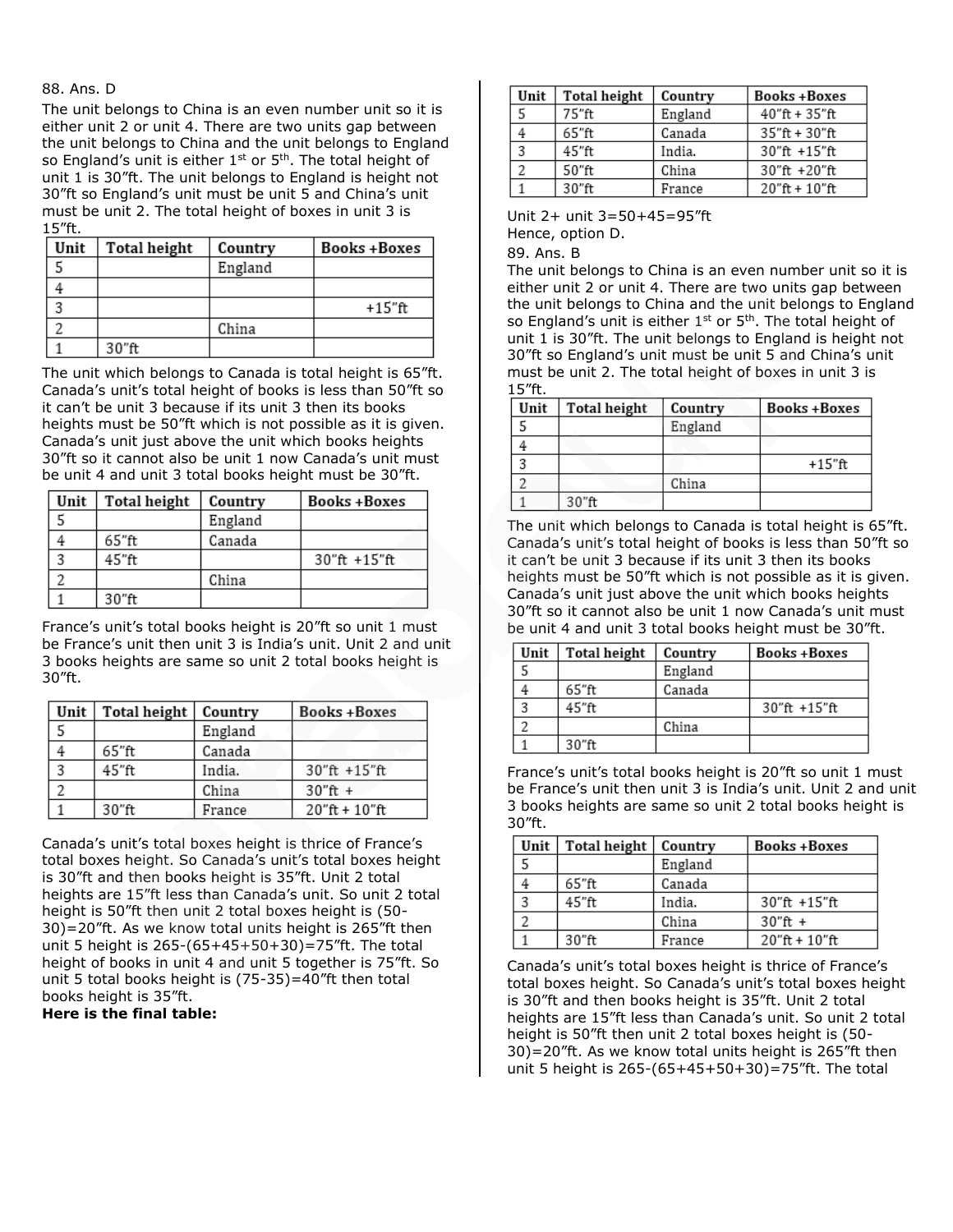height of books in unit 4 and unit 5 together is 75"ft. So unit 5 total books height is (75-35)=40"ft then total books height is 35"ft.

# **Here is the final table:**

| Unit | Total height | Country | <b>Books+Boxes</b>    |
|------|--------------|---------|-----------------------|
|      | 75"ft        | England | $40"$ ft + 35"ft      |
|      | 65"ft        | Canada  | $35''$ ft + $30''$ ft |
| 2    | 45"ft        | India.  | $30"$ ft +15"ft       |
|      | 50"ft        | China   | $30"$ ft +20"ft       |
|      | 30"ft        | France  | $20$ "ft + $10$ "ft   |

The total height of boxes in unit 1 is 10"ft. Hence, option B.

#### 90. Ans. C

The unit belongs to China is an even number unit so it is either unit 2 or unit 4. There are two units gap between the unit belongs to China and the unit belongs to England so England's unit is either  $1<sup>st</sup>$  or  $5<sup>th</sup>$ . The total height of unit 1 is 30"ft. The unit belongs to England is height not 30"ft so England's unit must be unit 5 and China's unit must be unit 2. The total height of boxes in unit 3 is 15"ft.

| Unit | Total height | Country | <b>Books+Boxes</b> |
|------|--------------|---------|--------------------|
|      |              | England |                    |
|      |              |         |                    |
|      |              |         | +15"ft             |
|      |              | China   |                    |
|      | 30"ft        |         |                    |

The unit which belongs to Canada is total height is 65"ft. Canada's unit's total height of books is less than 50"ft so it can't be unit 3 because if its unit 3 then its books heights must be 50"ft which is not possible as it is given. Canada's unit just above the unit which books heights 30"ft so it cannot also be unit 1 now Canada's unit must be unit 4 and unit 3 total books height must be 30"ft.

| Unit | Total height | Country | <b>Books+Boxes</b> |
|------|--------------|---------|--------------------|
|      |              | England |                    |
|      | 65"ft        | Canada  |                    |
|      | 45"ft        |         | $30"$ ft +15"ft    |
|      |              | China   |                    |
|      | 30"ft        |         |                    |

France's unit's total books height is 20"ft so unit 1 must be France's unit then unit 3 is India's unit. Unit 2 and unit 3 books heights are same so unit 2 total books height is 30"ft.

| Unit | Total height | Country | <b>Books+Boxes</b>  |
|------|--------------|---------|---------------------|
|      |              | England |                     |
|      | 65"ft        | Canada  |                     |
|      | 45"ft        | India.  | 30"ft +15"ft        |
|      |              | China   | $30''$ ft +         |
|      | 30"ft        | France  | $20"$ ft + $10"$ ft |

Canada's unit's total boxes height is thrice of France's total boxes height. So Canada's unit's total boxes height is 30"ft and then books height is 35"ft. Unit 2 total heights are 15"ft less than Canada's unit. So unit 2 total height is 50"ft then unit 2 total boxes height is (50- 30)=20"ft. As we know total units height is 265"ft then unit 5 height is 265-(65+45+50+30)=75"ft. The total height of books in unit 4 and unit 5 together is 75"ft. So unit 5 total books height is (75-35)=40"ft then total books height is 35"ft.

# **Here is the final table:**

| Unit | Total height | Country | <b>Books +Boxes</b> |
|------|--------------|---------|---------------------|
|      | 75"ft        | England | $40"$ ft + 35"ft    |
|      | 65"ft        | Canada  | $35"$ ft + 30"ft    |
|      | 45"ft        | India.  | $30"$ ft +15"ft     |
|      | 50"ft        | China   | 30"ft +20"ft        |
|      | $30$ "ft.    | France  | $20$ "ft + $10$ "ft |

India's unit's total height is 45"ft which is 2<sup>nd</sup> lowest. Hence, option C.

91. Ans. E

From I and II

A must be at extreme left end and C second to the left of it. B sits second to the right of G and E is third to the left of G. Using further clues, we get

A B C G H \_ E D

Hence, we can find the answer.

From II and III

A sits third to the right of G and G sits second to the left of B. D sits fourth to the left of G and third to the left of V. Using the subsequent data, we get

A B C G H F E D

92. Ans. C

From Statement I and either II or III, we can conclude that - F is to the North – East of C

#### **Solution figure**



**Second Figure**

By combining statement I & II



F is to the North - east direction from C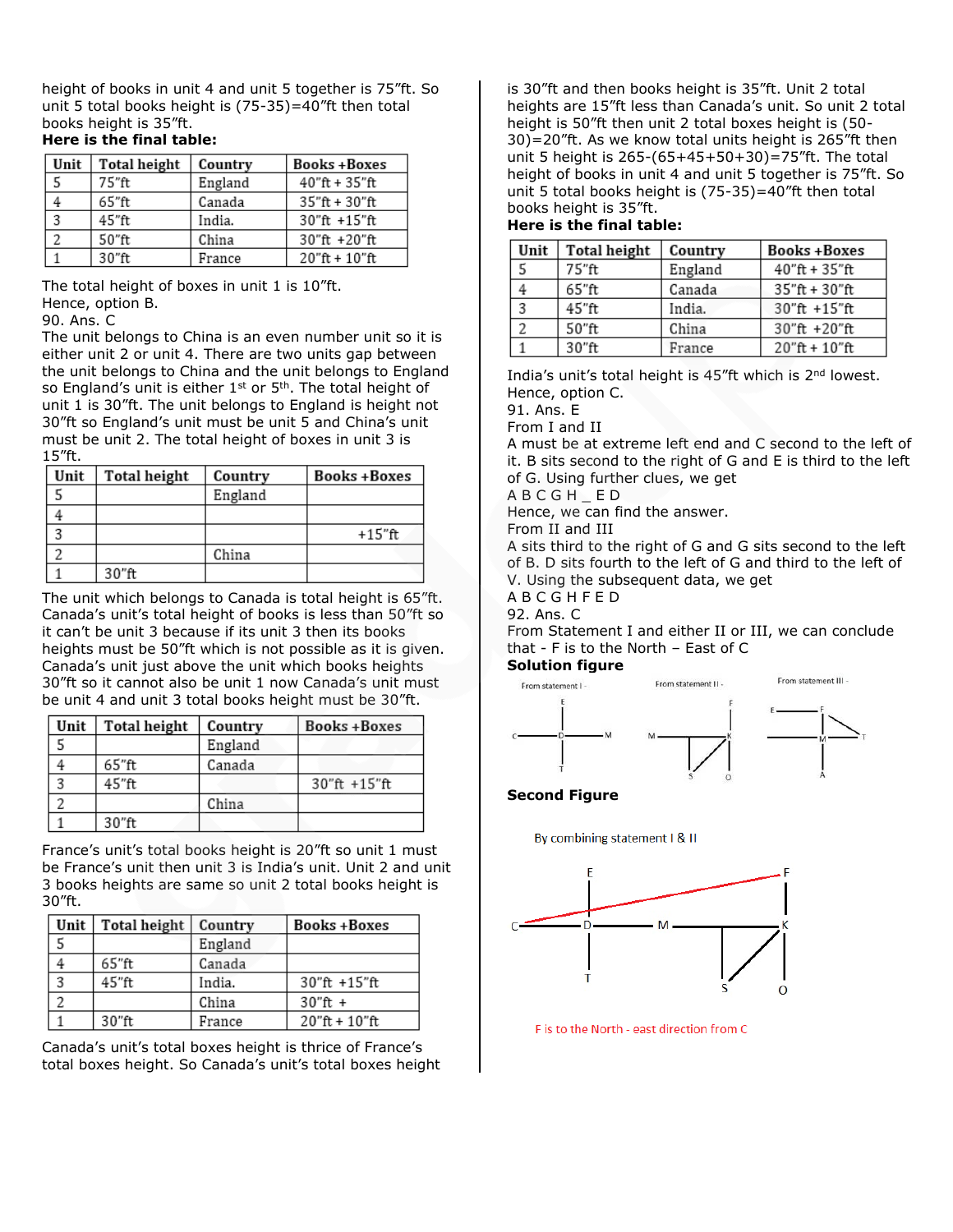#### **Third figure -**

By combining statement I & III



F is to the North - East direction from C

Thus, Option C is the right answer.

#### 93. Ans. E

as none of the statement is sufficient to answer the question, and if we take all the statements together, then also it is not sufficient to answer the question as gender of person B is not known. So, neither of the statement is sufficient to answer the question.



94. Ans. D From I: Meena is taller than Reena but shorter than Rahul. Reena > Meena >Rahul From II: ->-> Renu From III: Reshu >Roma->->->-> From I, II and III: Reshu >Roma >Renu> Reena > Meena >Rahul Hence all I, II and III are required to answer the question. So answer is 4).

#### 95. Ans. D

From I:  $S > R > P$ , Q From II:  $P > S > Q$ , R From III:  $R > P > Q$ From I and III:  $S > R > P > Q$ Hence, Q is the youngest.

#### 96. Ans. C

Rakesh is sitting second to the left of Kajal. Step 1:- Finding blood relation using statements, Ramesh is son-in-law of Priyanka. Rakesh is brother-in-law of Kajal. Teena is sister-in-law of Ramesh. Sonu is grandson of Ramesh. Garima is sister of Sonu.



Step 2:- Finding sitting arrangement using statements, Teena is sitting second to the right of her father who is facing inside. Garima is second to the left of her aunt. Ramesh is second to the left of her daughter. Kajal is facing outside and sitting between her sister and her father. Sonu is sitting to the left of his sister and facing outside. Priyanka is not sitting adjacent to her d



# 97. Ans. B

Rakesh is uncle of Sonu.

Step 1:- Finding blood relation using statements, Ramesh is son-in-law of Priyanka. Rakesh is brother-in-law of Kajal. Teena is sister-in-law of Ramesh. Sonu is grandson of Ramesh. Garima is sister of Sonu.



Step 2:- Finding sitting arrangement using statements, Teena is sitting second to the right of her father who is facing inside. Garima is second to the left of her aunt. Ramesh is second to the left of her daughter. Kajal is facing outside and sitting between her sister and her father. Sonu is sitting to the left of his sister and facing outside. Priyanka is not sitting adjacent to her d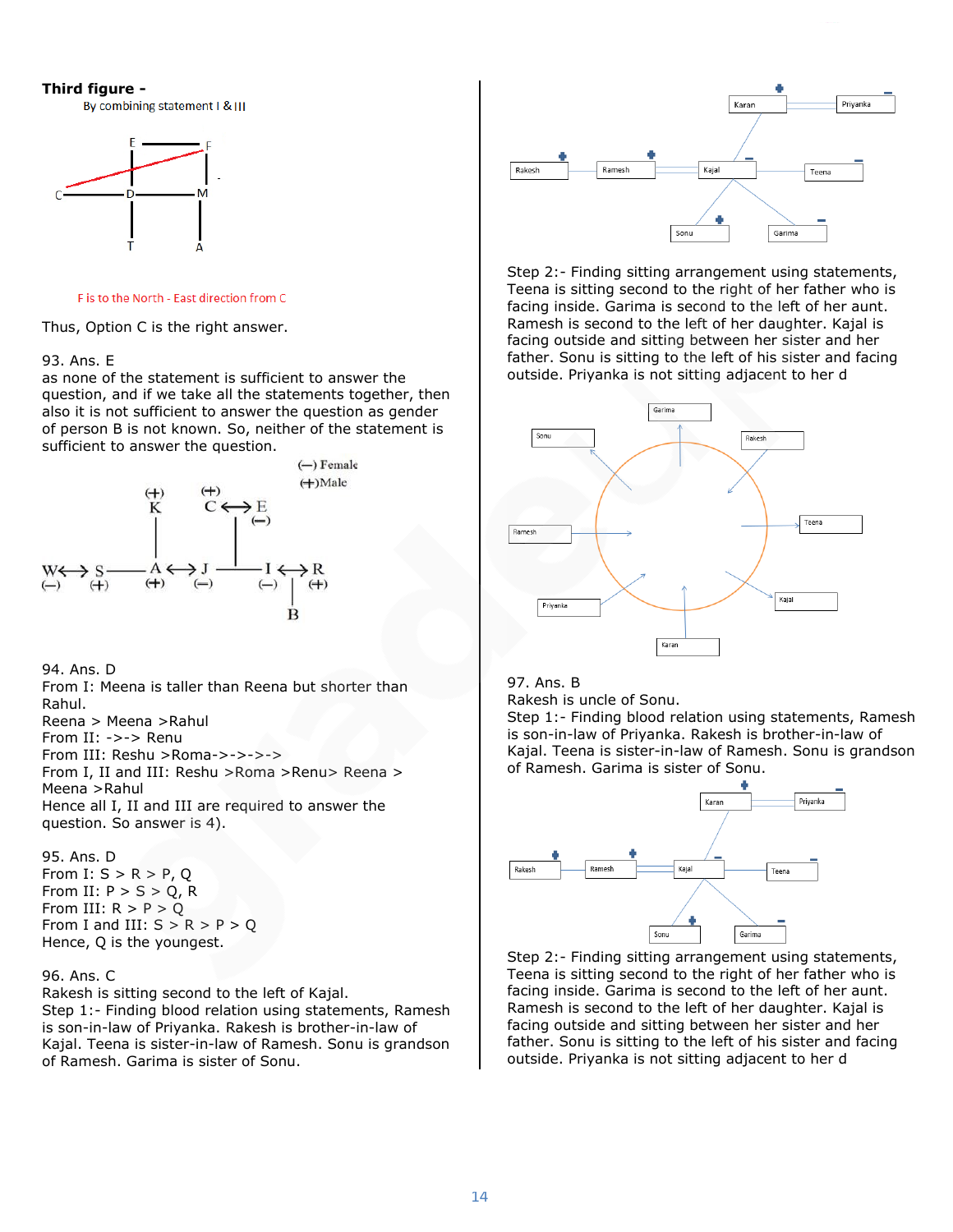

Rakesh sitting opposite to Priyanka.

Step 1:- Finding blood relation using statements, Ramesh is son-in-law of Priyanka. Rakesh is brother-in-law of Kajal. Teena is sister-in-law of Ramesh. Sonu is grandson of Ramesh. Garima is sister of Sonu.



Step 2:- Finding sitting arrangement using statements, Teena is sitting second to the right of her father who is facing inside. Garima is second to the left of her aunt. Ramesh is second to the left of her daughter. Kajal is facing outside and sitting between her sister and her father. Sonu is sitting to the left of his sister and facing outside. Priyanka is not sitting adjacent to her d



99. Ans. A

Kajal is wife of Ramesh.

Step 1:- Finding blood relation using statements, Ramesh is son-in-law of Priyanka. Rakesh is brother-in-law of Kajal. Teena is sister-in-law of Ramesh. Sonu is grandson of Ramesh. Garima is sister of Sonu.



Step 2:- Finding sitting arrangement using statements, Teena is sitting second to the right of her father who is facing inside. Garima is second to the left of her aunt. Ramesh is second to the left of her daughter. Kajal is facing outside and sitting between her sister and her father. Sonu is sitting to the left of his sister and facing outside. Priyanka is not sitting adjacent to her d



#### 100. Ans. B

Garima is sitting opposite to Karan.

Step 1:- Finding blood relation using statements, Ramesh is son-in-law of Priyanka. Rakesh is brother-in-law of Kajal. Teena is sister-in-law of Ramesh. Sonu is grandson of Ramesh. Garima is sister of Sonu.



Step 2:- Finding sitting arrangement using statements, Teena is sitting second to the right of her father who is facing inside. Garima is second to the left of her aunt. Ramesh is second to the left of her daughter. Kajal is facing outside and sitting between her sister and her father. Sonu is sitting to the left of his sister and facing outside. Priyanka is not sitting adjacent to her d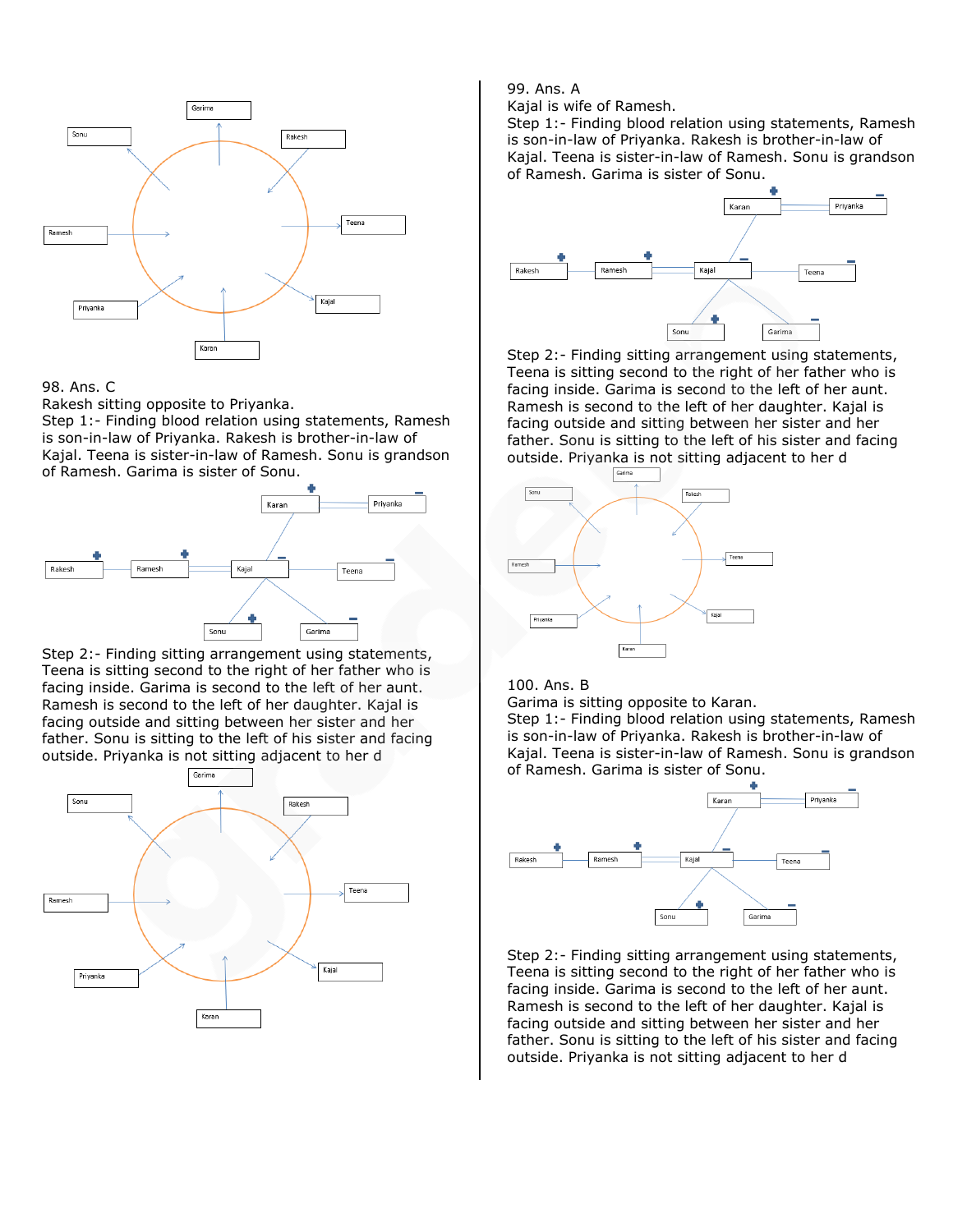

#### 101. Ans. A

The immediate action is training. Firing people and hiring new people is increased cost and extreme action. The trainers can be given extra training at much lesser cost and can be retained. So I follow.

#### 102. Ans. C

In the context of the question, III and IV seem like the answers. However, III makes more sense as it explains why the government has not drawn flak despite increasing the minimum tax percentage.

#### 103. Ans. D

The interest rate reduction can be due to several reason like to manage inflation, to increase cash flow in economy or as a part of elaborate monitory policies of RBI. It do not have anything to do with parents' agitation against education system. Now students are forced to take loans due to increase in fees not because of reduction in interest rates. It's stated in the statement II. As fees are hiked, the students who are unable to pay have to depend on education loans regardless of the interest rate fluctuation. So both are effects of independent causes.

#### 104. Ans. A

After harvest, around 19.7 million tonnes of paddy straw is left on the fields and has to be disposed of to make way for wheat and burning of paddy is the quickest and cheapest way of getting rid of the residue. Hence, option A is the correct option.

#### 105. Ans. B

by given sol figure, it is clear that the direction of scooter N with respect to scooter T is south west.







#### 107. Ans. C

by given sol figure, it is clear that the shortest distance between the scooter Z and scooter Y is 10m  $((hypotenuse)<sup>2</sup> = (base)<sup>2</sup> + (perpendicular)<sup>2</sup>)$  i.e.  $6<sup>2</sup> +$ 

 $8^2 = 10$ m.





by given sol figure, it is clear that the 'x' distance between the scooter T and scooter F is 4m.<br>  $A \xrightarrow{8m} B \xrightarrow{12m} M \xleftarrow{6m} T$ 





by given sol figure, it is clear that the distance between the scooter P and F is 20m, and half the distance is 10m.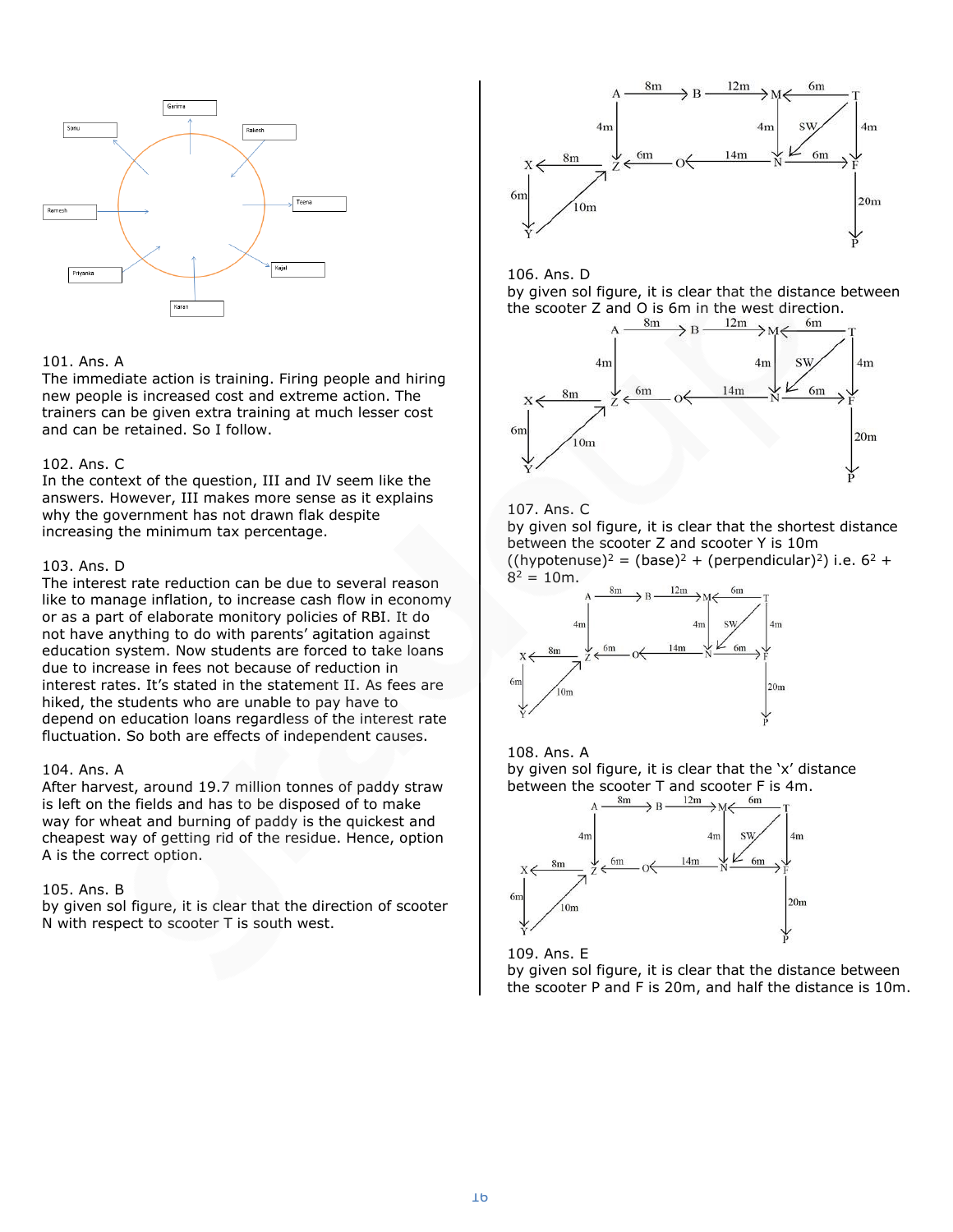



D is father of C. C is elder to F. D is married to G so G is wife of D. F is sister of C. D's mother age is 68 years. B is elder to A and married to E but not the eldest it means B is mother of D and E is father of D and A is brother of D because E has two sons. B is elder to A. D is elder to G but younger to A.

The one who is  $3<sup>rd</sup>$  eldest is 50 years old and the one who is 2<sup>nd</sup> youngest is 18 years old.

So according to the age,





D is brother of A.

Hence, option B.

D is father of C. C is elder to F. D is married to G so G is wife of D. F is sister of C. D's mother age is 68 years. B is elder to A and married to E but not the eldest it means B is mother of D and E is father of D and A is brother of D because E has two sons. B is elder to A. D is elder to G but younger to A.

The one who is  $3<sup>rd</sup>$  eldest is 50 years old and the one who is 2<sup>nd</sup> youngest is 18 years old.

So according to the age,

 $E > B(68) > A(50) > D > G > C(18) > F$ 

$$
E(+) \leftarrow \rightarrow B(-)
$$
\n
$$
A(+) \leftarrow D(+) \leftarrow \rightarrow G(-)
$$
\n
$$
C \leftarrow F(-)
$$

112. Ans. C

F is the youngest person in the family.

Hence, option C.

D is father of C. C is elder to F. D is married to G so G is wife of D. F is sister of C. D's mother age is 68 years. B is elder to A and married to E but not the eldest it means B is mother of D and E is father of D and A is brother of D because E has two sons. B is elder to A. D is elder to G but younger to A.

The one who is  $3<sup>rd</sup>$  eldest is 50 years old and the one who is 2<sup>nd</sup> youngest is 18 years old.

So according to the age,

 $E > B(68) > A(50) > D > G > C(18) > F$  $F(\pm)$   $\leftarrow$   $\rightarrow$   $F(\pm)$ 

$$
A(+) = D(+) \leftarrow C(-)
$$
\n
$$
C = F(-)
$$

113. Ans. A A is 50 years old.  $A+D=92$ D=92-50=42 years Hence, option A.

D is father of C. C is elder to F. D is married to G so G is wife of D. F is sister of C. D's mother age is 68 years. B is elder to A and married to E but not the eldest it means B is mother of D and E is father of D and A is brother of D because E has two sons. B is elder to A. D is elder to G but younger to A.

The one who is  $3<sup>rd</sup>$  eldest is 50 years old and the one who is 2<sup>nd</sup> youngest is 18 years old. So according to the age,

 $E > B(68) > A(50) > D > G > C(18) > F$  $- D(+)$  $\rightarrow$  G(-) C F(-)

114. Ans. D Four persons are elder to G. Hence, option D.

D is father of C. C is elder to F. D is married to G so G is wife of D. F is sister of C. D's mother age is 68 years. B is elder to A and married to E but not the eldest it means B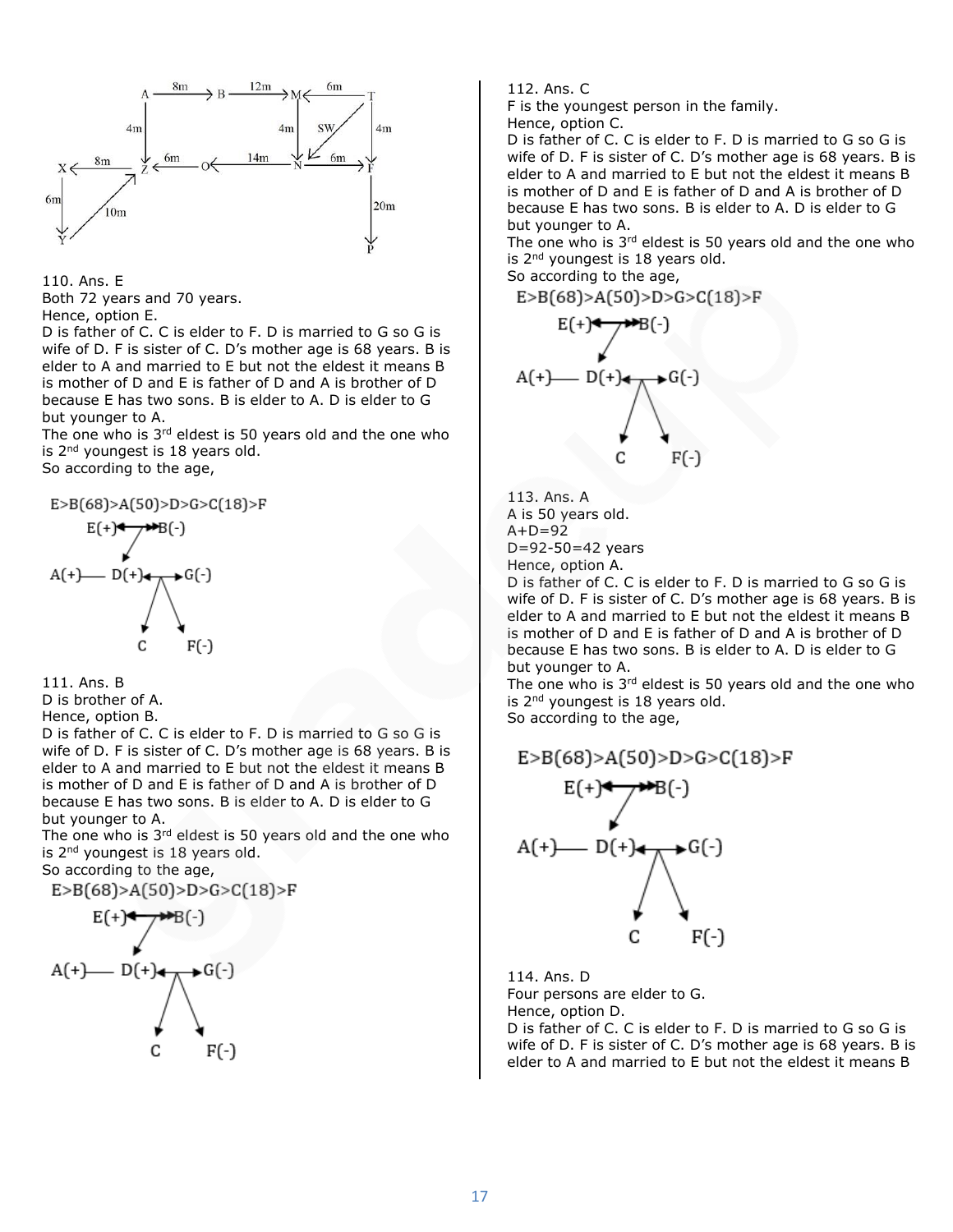is mother of D and E is father of D and A is brother of D because E has two sons. B is elder to A. D is elder to G but younger to A.

The one who is 3rd eldest is 50 years old and the one who is 2<sup>nd</sup> youngest is 18 years old. So according to the age,



#### 115. Ans. B

Anti- Romeo squad is the special wing of state police which ensures that a girl/ ladies should go to any place without fear of eve- teasing. It has nothing to do with moral policing.

## 116. Ans. C

| Years | Age | Person |
|-------|-----|--------|
| 2005  | 12  | D      |
| 2000  | 17  | Α      |
| 1995  | 22  | F      |
| 1991  | 26  | B      |
| 1990  | 27  | C      |
| 1982  | 35  | G      |
| 1980  | 37  | E      |
| 1976  | 41  | Η      |

## 117. Ans. B

| Years | Age | Person |
|-------|-----|--------|
| 2005  | 12  | D      |
| 2000  | 17  | А      |
| 1995  | 22  | F      |
| 1991  | 26  | B      |
| 1990  | 27  | С      |
| 1982  | 35  | G      |
| 1980  | 37  | E      |
| 1976  | 41  | Η      |

| 118. Ans. A |  |
|-------------|--|
|             |  |

| Years | Age | Person |
|-------|-----|--------|
| 2005  | 12  | D      |
| 2000  | 17  | Α      |
| 1995  | 22  | F      |
| 1991  | 26  | B      |
| 1990  | 27  | C      |
| 1982  | 35  | G      |
| 1980  | 37  | E      |
| 1976  | 41  | Н      |

#### 119. Ans. B

| Years | Age | Person |
|-------|-----|--------|
| 2005  | 12  | D      |
| 2000  | 17  | А      |
| 1995  | 22  | F      |
| 1991  | 26  | B      |
| 1990  | 27  | C      |
| 1982  | 35  | G      |
| 1980  | 37  | E      |
| 1976  | 41  | Н      |

# 120. Ans. B

| Years | Age | Person |
|-------|-----|--------|
| 2005  | 12  | D      |
| 2000  | 17  | Α      |
| 1995  | 22  | F      |
| 1991  | 26  | B      |
| 1990  | 27  | C      |
| 1982  | 35  | G      |
| 1980  | 37  | E      |
| 1976  | 41  | Н      |

#### 121. Ans. B

Here P stands for Point.

EFTPOS stands for **Electronic Funds Transfer at Point of Sale**. It is an electronic payment system involving electronic funds transfers based on the use of payment cards, such as debit or credit cards, at payment terminals located at points of sale.

#### 122. Ans. E

**Bank rate**is the rate of interest implemented by **RBI** when it lends money to a public sector bank on a **long term basis**, i.e. from a period ranging from **90 days to 1 year**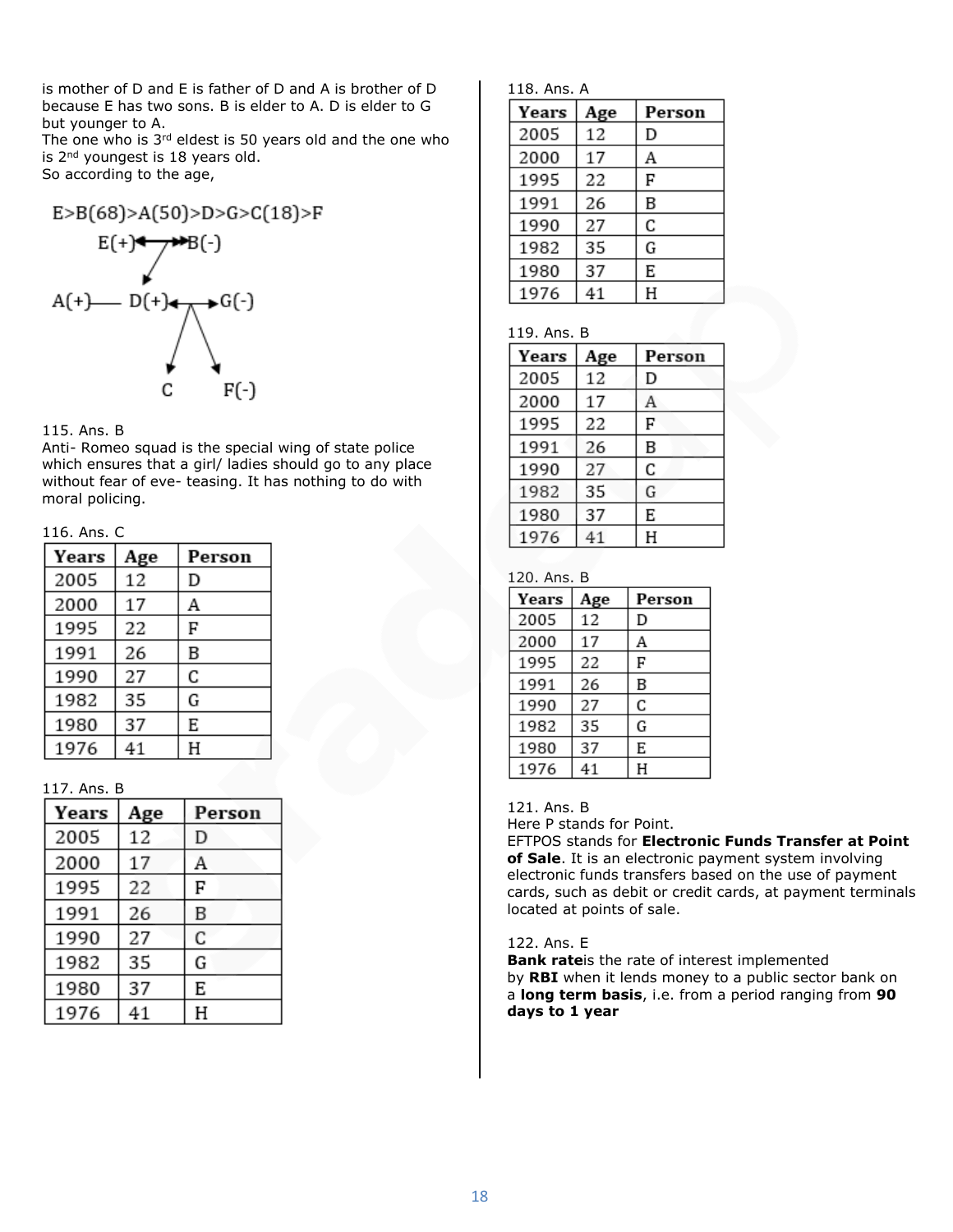# 123. Ans. D

Micro ATM works with minimal power and connects to central banking servers through a GPRS network. It enables the un-banked rural population to access banking services in their villages or towns. It offers facilities of deposit, withdrawal, balance enquiry, issuance of ministatement and funds transfer.

#### 124. Ans. E

Only b, c and d is correct

Commercial Paper (CP) is an unsecured money market instrument introduced in 1990 which are issued in the form of a promissory note. Corporate, Primary Dealers and All India Financial Institutions are eligible to issue CP.

#### 125. Ans. D

Mangalampalli Balamurali Krishna was an Indian Carnatic vocalist, musician, multi-instrumentalist, playback singer, composer, and character actor.He has garnered two National Film Awards, the Sangeet Natak Akademi Award in 1975, the Padma Vibhushan, India's second-highest civilian honor in 1991, for his contribution towards arts.

#### 126. Ans. D

Hand in Hand' is a joint military exercise between India and China held in Pune, Maharashtra in 2016. • Factual information

#### 127. Ans. C

In one of the historic moves India has signed a deal with the US for importing 145 M777 lightweight Howitzers for Indian Army, the deal will cost Rs 5,000 crore to the country.

# 128. Ans. A

Kehkashan Basu, a UAE-based Indian environmental activist, has won the 2016 prestigious International Children's Peace Prize for her fight for climate justice and combating environmental degradation. Kehkashan, based in the UAE was presented the award by Bangladesh's Nobel peace laureate Mohammad Yunus at a ceremony in The Hague, Netherlands.

#### 129. Ans. D

Incorporated as a Public Sector Bank under the Department of Posts with 100% GOI equity, IPPB has launched on January 30th, 2017 in Ranchi and Raipur with the objective of being present in all corners of India by the end of the year.

#### 130. Ans. B

Manoj Bajpayee has won the best actor at Asia Pacific Screen Awards.

**Note:** The Asia Pacific Screen Awards (APSA) is an international cultural initiative of the Brisbane City Council, Australia.

## 131. Ans. D

As per the RBI guidelines, the NBFCs are allowed to accept/renew public deposits for a **minimum period of 12 months and maximum period of 60 months.**They cannot accept deposits repayable on demand.

#### 132. Ans. B

Irom Sharmila was on a 16 year hunger strike for the revocation of Armed forces (Special Powers) Act which gives wide powers to the armed forces like arresting anyone and detention without magisterial order etc. She belongs to the state of Manipur

#### 133. Ans. E

Mobile Money Identifier or **MMID is a 7 digit number of a bank customer**. This number is used when you try to send or receive money using the IMPS method. Every bank account has only one MMID. This MMID would be unique to the bank account. Along with the mobile number, MMID identifies a bank account.

#### 134. Ans. A

The book "The Immortals of Meluha" has been authored by Amish Tripathi.

**Note:** The book is based on the land of Meluha and starts with the arrival of the Shiva. The Meluhans believe that Shiva is their fabled saviour Neelkanth.

# 135. Ans. E

**The sixth edition of 'Heart of Asia- Istanbul** Process of Aghanistan' conference, an annual regional gathering of Asian and other countries was held in Amritsar, Punjab (India).

#### 136. Ans. B

The International Court of Justice (ICJ) is the principal judicial organ of the United Nations (UN). It was established in June 1945 by the Charter of the United Nations and began work in April 1946. The seat of the Court is at the Peace Palace in The Hague (Netherlands).

#### 137. Ans. B

According to the RBI circular, no OTP will be required for payments under Rs 2,000. The RBI has relaxed twofactor authentication for online payments below Rs 2,000.

This move by RBI was made to make things easier for cab aggregators like Uber and Ola and other online merchants to accept cards.

#### 138. Ans. B

Bandhan Bank Ltd. is an Indian banking and financial services company headquartered in Kolkata, West Bengal. Bandhan, which started as a **micro-finance company in 2001**, received banking licence by Reserve Bank of India in 2014.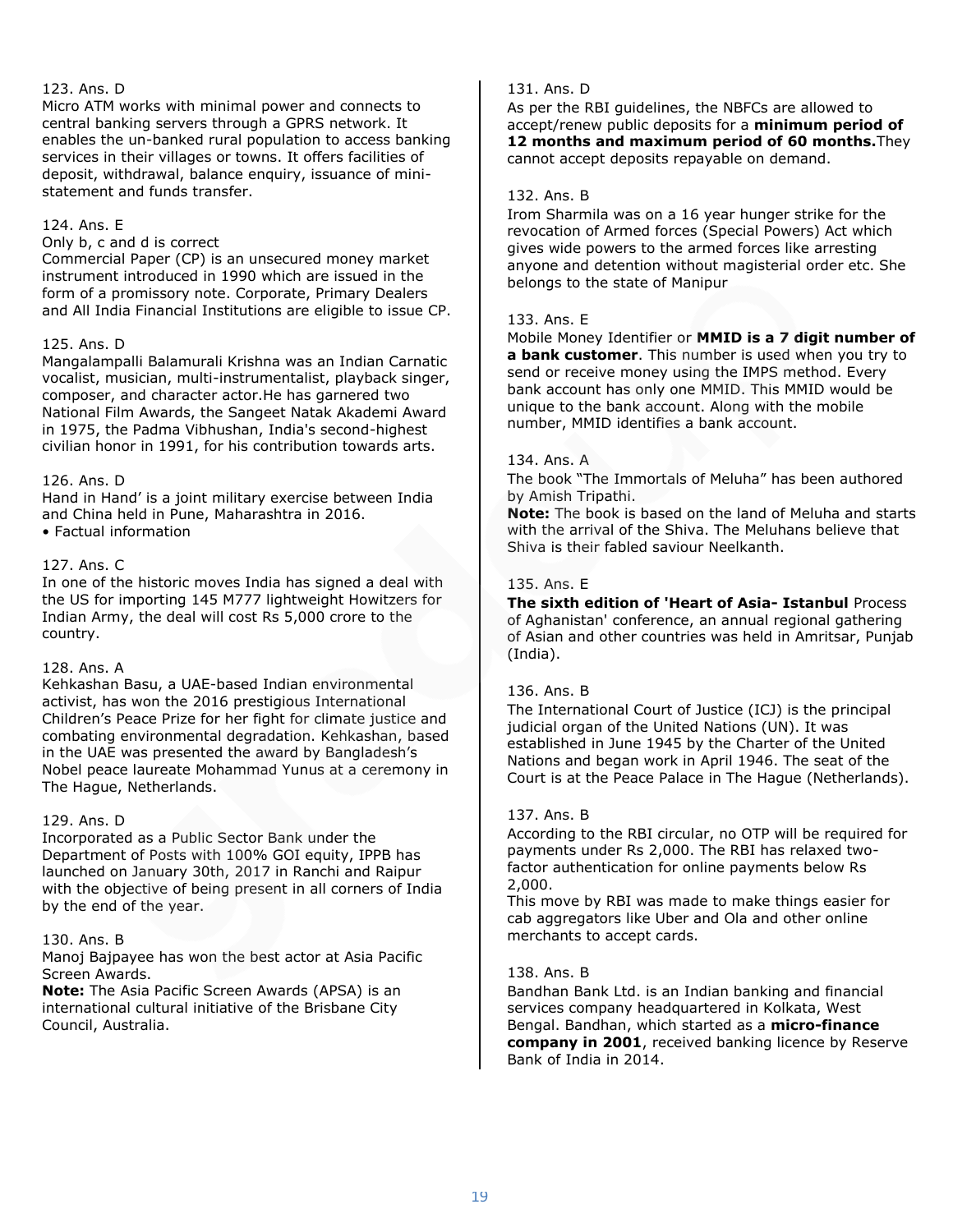As per the RBI guidelines, it is mandatory that 25% of the small finance banks' branches should be in the rural areas within the first year of operation.

# 140. Ans. A

It was designed, **developed** and deployed by the Institute for **Development** and Research in Banking Technology (IDRBT) in 2004, with the goal of interconnecting the ATMs in the country and facilitating convenience banking. It is run by the **National**Payments Corporation of India (NPCI).

Note: With a view to inter-connect the ATMs in the country and facilitate easy banking for the common man, the Institute for Development and Research in Banking Technology (**IDRBT**), Hyderabad conceptualized, developed and **implemented the National Financial Switch**.

# 141. Ans. C

The Reserve Bank of India (RBI) constituted an inter regulatory Working Group (WG) to study the entire gamut of regulatory issues relating to Fin Tech (financial technology) and Digital Banking in India. The 13-member working group will be headed by **Sudarshan Sen**, the executive director of RBI. It has been asked to submit its report within six months from the date of its first meeting.

# 142. Ans. D

International Day of Persons with Disabilities has been observed across the world on 3 December 2016.The theme for 2016 is "**Achieving 17 Goals** for the Future We Want". This **theme** notes the recent adoption of the **17** Sustainable Development **Goals** (SDGs) and the role of these **goals** in building a more inclusive and equitable world for persons with disabilities.

# 143. Ans. B

The government has decided to increase the **foreign direct investment** (FDI) limit in **private banks** to **100 per cent** from the existing **74 per cent**.

# 144. Ans. B

**Dormant means inactive** and inoperative means which is not being operated i.e. no transactions have been undertaken recently. In terms of RBI guidelines "A savings as well as current account should be treated as inoperative/dormant if there are no transactions in the account for over **a period of two years**". 145. Ans. B

For a BSBDA (Basic Savings Bank Deposit Account), (a) Total credits in such accounts should not exceed one lakh rupees in a year.

(b) Maximum balance in the account should not exceed fifty thousand rupees at any time

(c) The total of debits by way of cash withdrawals and transfers will not exceed ten thousand rupees in a month.

# 146. Ans. C

National Payments Corporation of India (NPCI) has implemented "**National Automated Clearing** 

**House** (NACH)" for Banks, Financial Institutions, Corporates and Government a web based solution to facilitate interbank, high volume, electronic transactions which are repetitive and periodic in nature. NACH System can be used for making bulk transactions towards distribution of subsidies, dividends, interest, salary, pension etc. and also for bulk transactions towards collection of payments pertaining to telephone, electricity, water, loans, investments in mutual funds, insurance premium etc.

# 147. Ans. D

SHG is a holistic programme of micro-enterprises covering all aspects of self-employment, organization of the rural poor into self Help groups and their capacity building, planning of activity clusters, infrastructure build up, technology, credit and marketing.

# 148. Ans. A

NEFT settles fund transfers in half-hourly batches with 23 settlements occurring between 8:00 AM and 6:30 PM on week days and the 1st, 3rd and 5th Saturday of the calendar month. Transfers initiated outside this time period are settled at the next available window. No settlements are made on the second and fourth Saturday of the month, or on Sundays, or on public holidays. 149. Ans. B

Asia's longest cycle highway has been inaugurated in Uttar Pradesh.

**Note:** The 207 km cycle highway connects the Taj City Agra and the Lion Safari at Etawah, constructed by the UP public works department.

150. Ans. C

India's first banking robot "Lakshmi" has been launched by the Kumbakonam-based City Union Bank, which will become the first on-site bank helper in India.

# 151. Ans. B

Systemic risk implies that the failure of the financial system affects other systems such as insurance market or forex market.

# 152. Ans. B

The Local Area Bank Scheme was introduced in August 1996. The area of operation of an LAB was restricted to a maximum of three geographically contiguous districts. The activities of an LAB were to be focussed on local customers predominantly in rural and semi-urban areas so as to bridge the credit gap in these areas.

# 153. Ans. C

As per the RBI guidelines on Small Finance Bank a maximum loan size to a single person cannot exceed 10% of total capital funds; cannot exceed 15% in the case of a group.

At least 50% of its loans should constitute loans and advances of up to 25 lakh.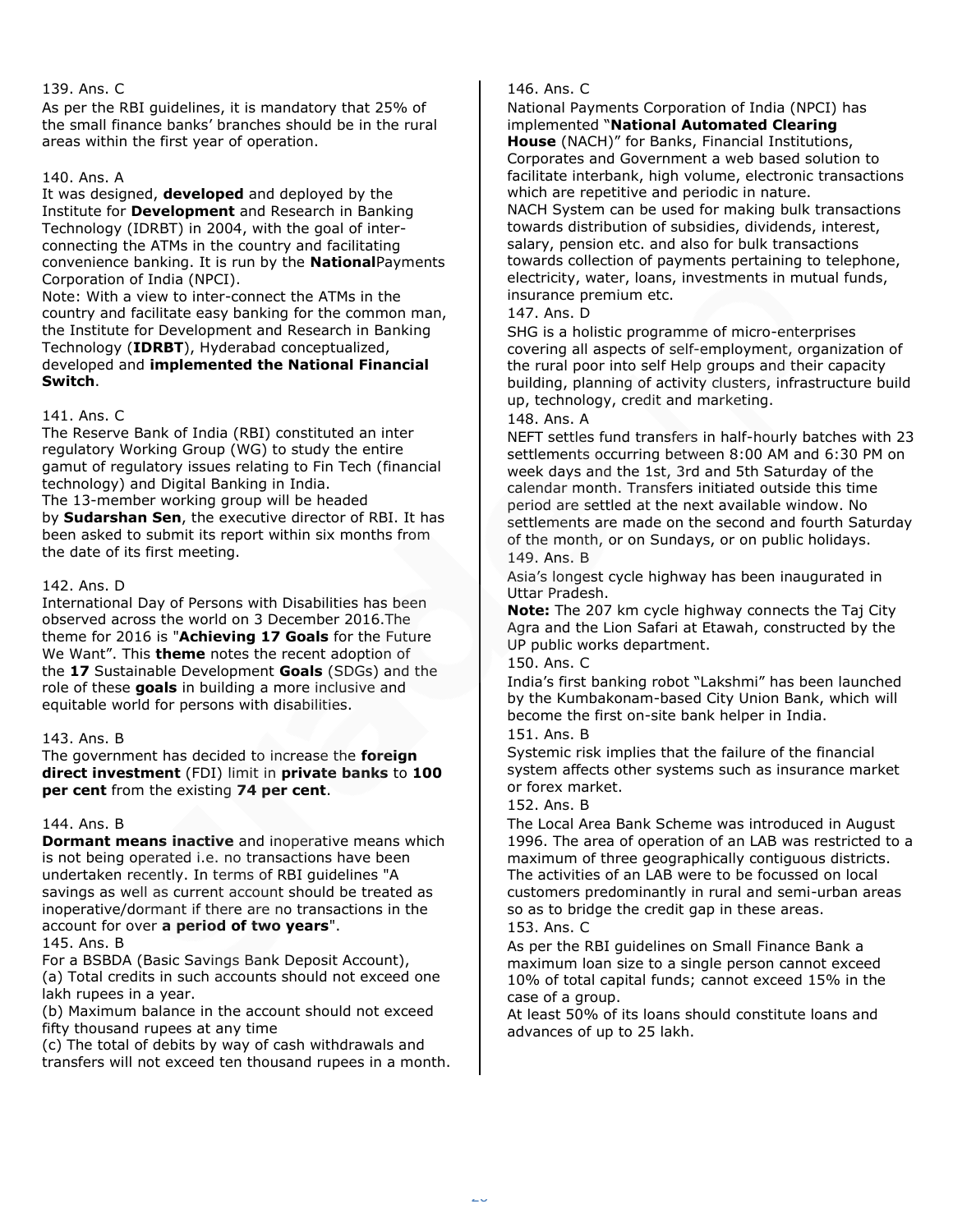## 154. Ans. D

Initially RBI was constructed as a Private Share holders' bank with fully paid-up capital of Rs 5 Crores. RBI commenced its operations on 1 April 1935 during the British Rule in accordance with the provisions of the Reserve Bank of India Act, 1934. The original share capital was divided into shares of 100 each fully paid, which were initially owned entirely by private shareholders.

## 155. Ans. D

Stock Holding Corporation of India Limited is the only Central Record-Keeping Agency (CRA) authorised by Ministry of Finance, Government of India. It's headquarter is located in Mumbai.

Central Record Keeping Agency is responsible for User Registration, Imprest Balance Administration and overall E-Stamping Application Operations and Maintenance. CRA will appoint ACC's and Travelling Vendors who will issue Certificates to the clients at their counters.

#### 156. Ans. B

Rabobank is a Dutch multinational banking and financial services company headquartered in Utrecht, Netherlands. It is a global leader in food and agriculture financing and sustainability-oriented banking.

#### 157. Ans. B

A Bollywood based theme park is opened in Dubai, UAE in August 2016. 158. Ans. A

Global Citizen festival 2016 held in Mumbai, India.

# 159. Ans. C

Kumarakom Bird Sanctuary is situated at Kumarakom in Kottayam taluk of Kottayam district in the Indian state of Kerala, on the banks of Vembanad Lake.

# 160. Ans. B

Gobind Sagar Dam is situated in Bilaspur district in Himachal Pradesh on Sutlej river. 161. Ans. E

#### 162. Ans. B

Freeware is copyrighted computer software which is made available for use free of charge, for an unlimited time.

#### 163. Ans. A

The scrambling of code is known as **encryption**. It is the process of converting information or **data** into a **code**, especially to prevent **unauthorized** access.

#### 164. Ans. B

A **password** is a word or **string of characters** used for user authentication to prove identity or

access **approval** to gain access to a resource, which is to be kept secret from those not allowed access.

#### 165. Ans. B

To connect networks of similar protocols **Bridges** are used.

A **network bridge** is a **network** device that connects multiple **network** segments. In the OSI model, bridging is performed in the first two layers, below the **network** layer.

#### 166. Ans. D

The **digital subscriber line** (DSL) is used for **internet connections** and utilizes existing telephonic lines for broadband services.

## 167. Ans. C

The computers of the third generation used **integrated circuits** (IC's) in place of **transistors**. A single **IC** has many **transistors**, **resistors**, and **capacitors** along with the associated circuitry.

**Note:** The period of the **third generation** was **1965- 1971**.

#### 168. Ans. D

Compilers and translators are one form of Computer Programs**. Compilers** are computer programs that translate a high-level programming language to a lowlevel programming language.

A **translator** is a computer program that performs the translation of a program written in a given programming language into a functionally equivalent program in a different ways computer language, without losing the functional or logical structure of the original code

#### 169. Ans. B

The main system board of a computer is called the motherboard.

**Note:** A **Motherboard** is the main printed circuit board (PCB) found in computers and other expandable systems. It holds and allows communication between many of the crucial electronic components of a system, such as the central processing unit (CPU) and memory, and provides connectors for other peripherals

## 170. Ans. D

We can **apply formatting** to text **quickly** and easily by using **styles** in **Word**.We can also change an **existing style**, create new styles, or **delete styles** to suit your needs

**Note:-** Four kinds of styles are available: **paragraph**, **character**, **table** and **list styles**.

#### 171. Ans. B

Most embedded devices contain firmware at more than one level. Subsystems such as CPUs, flash chips, communication controllers, LCD modules, and so on, have their own (usually fixed) program code and / or microcode, regarded as "part of the hardware" by the higher level(s) firmware.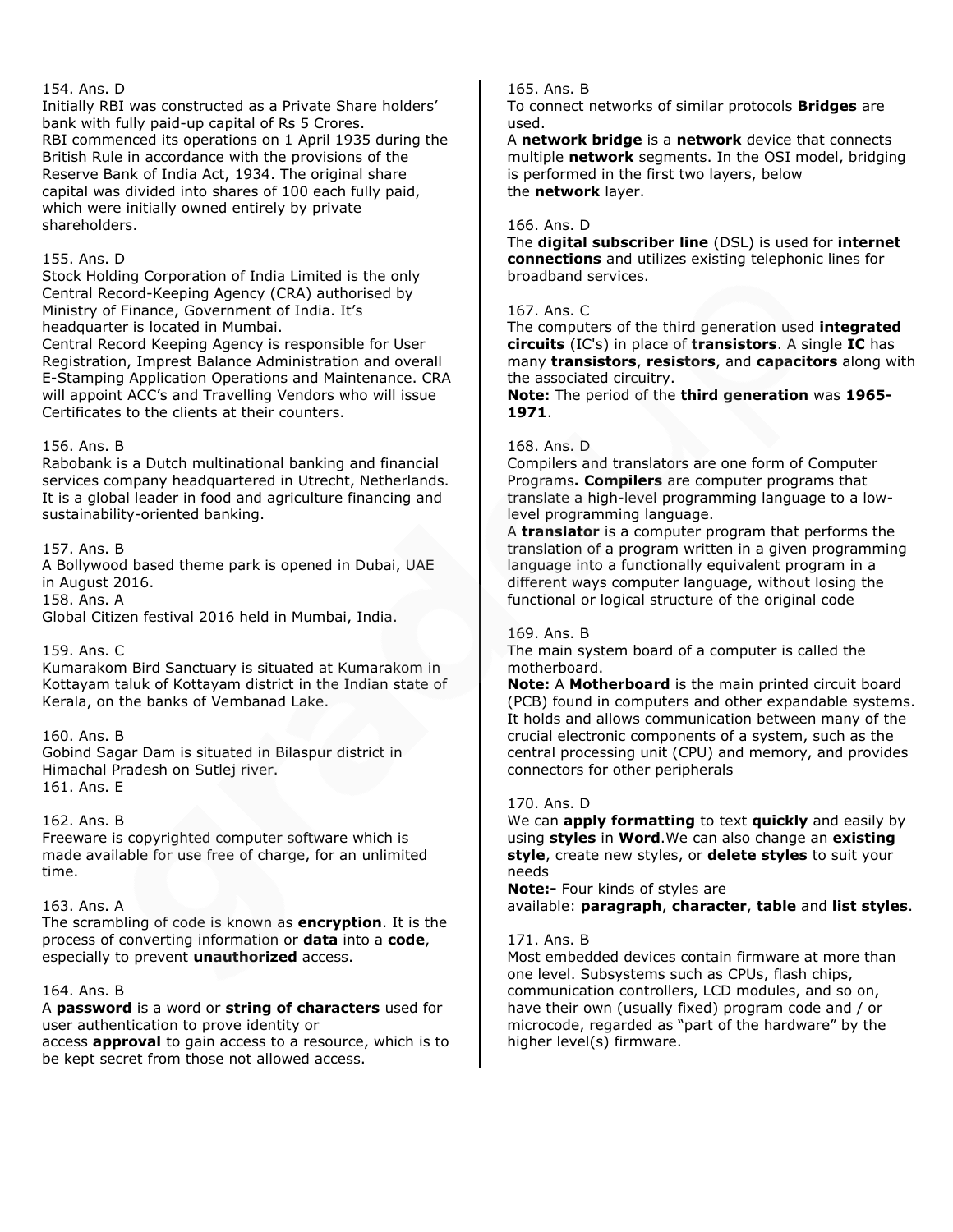# 172. Ans. D

MIDI (Musical Instrument Digital Interface) is a technical standard that describes a protocol, digital interface and connectors and allows a wide variety of electronic musical instruments, computers and other related devices to connect and communicate with one another.

# 173. Ans. C

In computer networks, to download is to **receive data** from a remote system, typically a **server** such as a **web server**, an FTP server, an email server, or other similar systems.

# 174. Ans. E

**Double-click** on one of the existing **worksheet names**. Right-click on an existing worksheet name, then choose **Rename** from the resulting Context menu. Select the worksheet you want to **rename** (click on the worksheet tab) and then select the Sheet option from the Format menu.

# 175. Ans. B

Most mail programs automatically complete the 'From: and Date:' two parts in an e-mail.

# 176. Ans. A

Dynamic HTML (DHTML) is an umbrella term for a collection of technologies used together to create interactive and animated web sites by using a combination of a static markup language (such as HTML), a client-side scripting language (such as JavaScript), a presentation definition language (such as CSS), and the Document Object Model (DOM).

**Note:**The application of DHTML was introduced by Microsoft with the release of Internet Explorer 4 in 1997.

# 177. Ans. D

A menu bar is a graphical control element which contains drop down menus. The menu bar's purpose is to supply a common housing for window- or applicationspecific menus which provide access to such functions as opening files, interacting with an application, or displaying help documentation or manuals.

# 178. Ans. C

**JavaScript** is most commonly used as a client side scripting language. This means that JavaScript code is written into an HTML page.

**Note:** When a user requests an HTML page with JavaScript in it, the script is sent to the browser to do something with it.

# 179. Ans. A

A **batch file** is a kind of script file in **DOS**, **OS/2** and Windows. It consists of a series of commands to be executed by the command line interpreter, stored in a plain text file.

# 180. Ans. E

Data redundancy is one reason for problems of data integrity.

In computer main memory, auxiliary storage and computer buses, data redundancy is the existence of data that is additional to the actual data and permits correction of errors in stored or transmitted data.

## 181. Ans. E

If you wish to **re-save** the active Module Session using the **same name** and type that you have previously saved the file with, then you can just use the **Save Command** to avoid the File Save Dialog.

# 182. Ans. C

Advanced word processing features include all except creation of detailed architectural designs.

# 183. Ans. B

#### RAM (**Random Access Memory**) is the **internal memory** of the CPU for **storing data**, **program** and program result.

**Note:-** It is read/write memory which **stores data** until the machine is working. As soon as the machine is **switched off**, data is erased.

In harddisk data remains stored even after the computer is switched off. So B is the not true for RAM hence is the correct option.

# 184. Ans. B

A "process description" is defined as a general description of how a process happens, step by step. It does not tell the reader what to do; rather, it describes how something happens.

# 185. Ans. A

**Ruby** is a dynamic, reflective, object-oriented, generalpurpose programming language. It was designed and **developed** in the mid-**1990s** by Yukihiro "Matz" Matsumoto in **Japan**.

# 186. Ans. D

Integrated Services Digital Network (ISDN) is a set of communication standards for simultaneous digital transmission of voice, video, data, and other network services over the traditional circuits of the public switched telephone network.

# 187. Ans. E

The user can do the **central align** to the **selected text** in Word by pressing "**Ctrl + E**" keys together. 188. Ans. C

An **operating system** (OS) is the system software that manages computer hardware and software resources and provides common services for computer programs. The **operating system** is a component of the system software in a computer system. Application programs usually require an operating system to function.